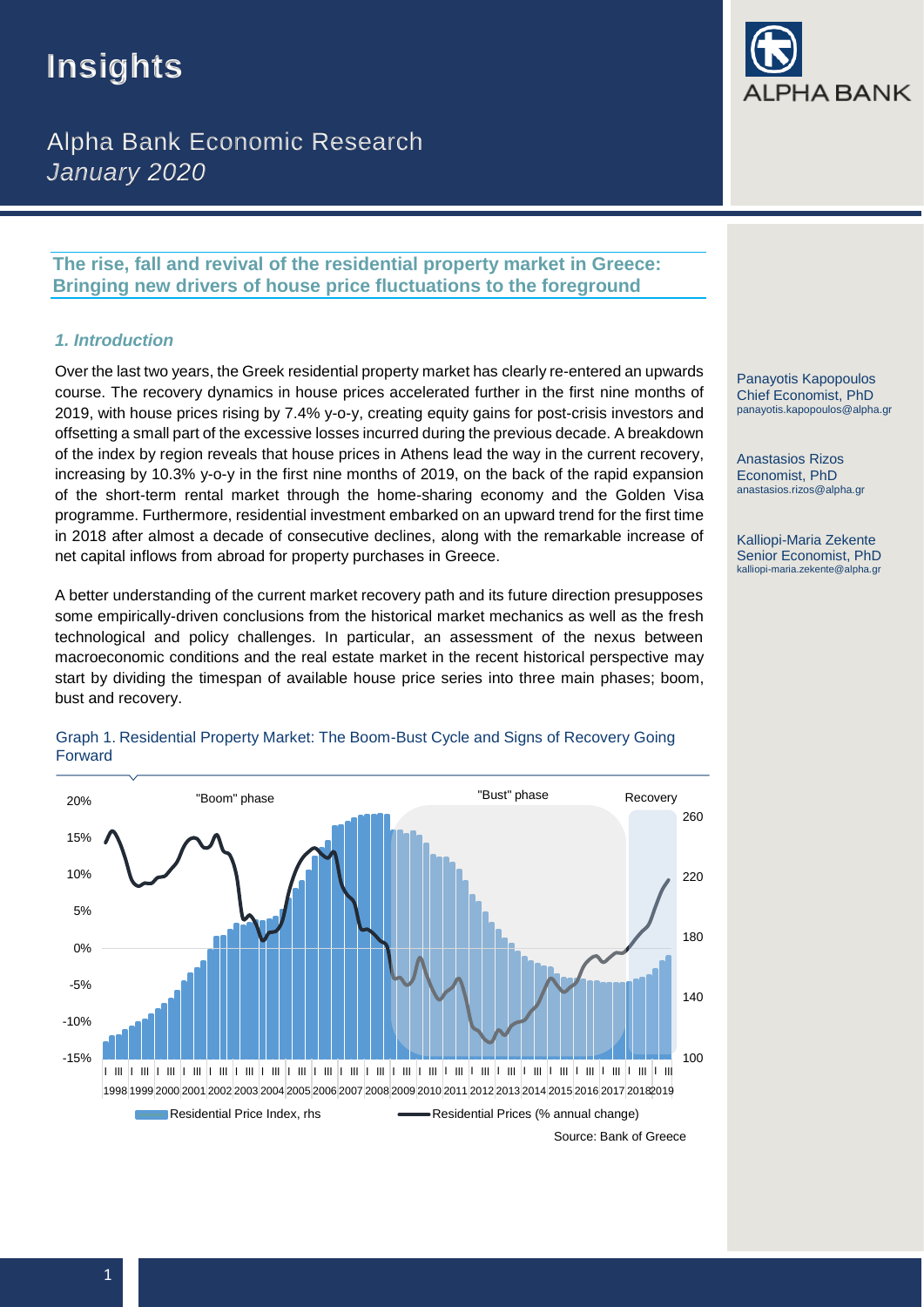

The above EU-average growth in economic activity during the '90s and '00s along with the financial liberalisation and the adoption of the euro - which rendered borrowing for buying a house convenient - led to a buoyant rise in housing demand. Given that supply needs a long time interval to meet demand, real estate prices went on dramatically increasing. The boom phase stopped with the global economic meltdown. During the "bust" phase of the real estate price cycle, the house price index dropped cumulatively by 42.4% from its peak in Q3 2008 until the trough in Q3 2017 (*Graph 1*). However, from Q4 2017 onwards, the Greek housing market shows signs of recovery, with house prices increasing cumulatively by 11.5% until Q3 2019, offsetting a small part of the large losses incurred during the recession.

During the third phase, the observed revival in the Greek residential property market is in line with the mild recovery of economic activity, with real GDP recording positive annual growth rates for ten consecutive quarters. Although business and house price cycles are both now in an upturn phase, housing loan growth remains negative, albeit relatively stable. Consequently, although in the period before the financial crisis mortgage credit growth supported the strong expansion of the house price cycle, the recent recovery dynamics might be broadly characterized as "credit-less".

The strong upward dynamics prevailing in the current phase of the house price cycle imply significant gains for the Greek economy. First, rising house prices improve the value of collaterals and the capital position of banks *via* the rise in the value of their own real estate assets and/or their positive effect on non-performing portfolios. Second, there are significant gains for household wealth, taking into account the high homeownership ratio in Greece. Thus, in accordance to the life-cycle framework, higher property prices stimulate economic activity through wealth effects, enhancing investment and private consumption (Aladangady, 2017).

The current issue of *Insights* aims to analyse what causes real estate price fluctuations in Greece and shed light on the newly emergent macro- and micro-economic factors that contribute to the recent sharp acceleration of the house prices growth rate and the revival of the residential property market in Greece.

The rest of this *Insights* is organized as follows. *Sections 2.1* and *2.2* provide a historical background and summarise some key stylized facts that characterise the Greek housing market emphasizing on its interaction with the developments in the domestic banking system. In *Section 2.3* we present a short literature review of the determinants of residential property prices, focusing mainly on the demand-side factors. *Sections 2.4 and 2.5* briefly discuss some key recent developments of property taxation in Greece and the regime switch during the crisis towards higher recurrent taxes on immovable property and lower taxes on property transactions as well as the evolution of homeownership over time and relative to other EU countries. *Sections 3.1 and 3.2* shed light on the synchronization of the business and credit cycle with the house price cycle and the role of additional factors in the current revival of the domestic real estate market, while *Section 3.3* evaluates the current phase of the house price cycle in terms of households' affordability and envisaged profitability by market participants. *Section 4* concludes.

#### *2. Stylized Facts*

#### *2.1 The Historical Background*

House price data is available in Greece after the mid-1990s. Anecdotally, according to the post-war dreamers, no man has lost his money by investing in land. This saying implies, at least, the non-existence of persistent downward shifts in residential property prices during that period. From a historical perspective, the long-term trend of construction activity and house prices in Greece was dominated by demographic, social and economic factors.

More specifically, the post-war rural exodus intensified construction activity in urban areas (Charalambis *et al.*, 2004), while the baby boom in the '60s and the diminishing fertility ratio during the past three decades of the 20<sup>th</sup> century may have (Mankiw and Weil,1989) an almost twenty-year lagged impact on the demand and prices of new houses. Migration outflows, mainly to Northern Europe in the '60s and migration inflows from the Balkans and Eastern European countries in the '90s had, in all likelihood, an immediate, but shortterm, impact, respectively.

From a sociological perspective, the purchase of an owner-occupied house in the urban areas of Greece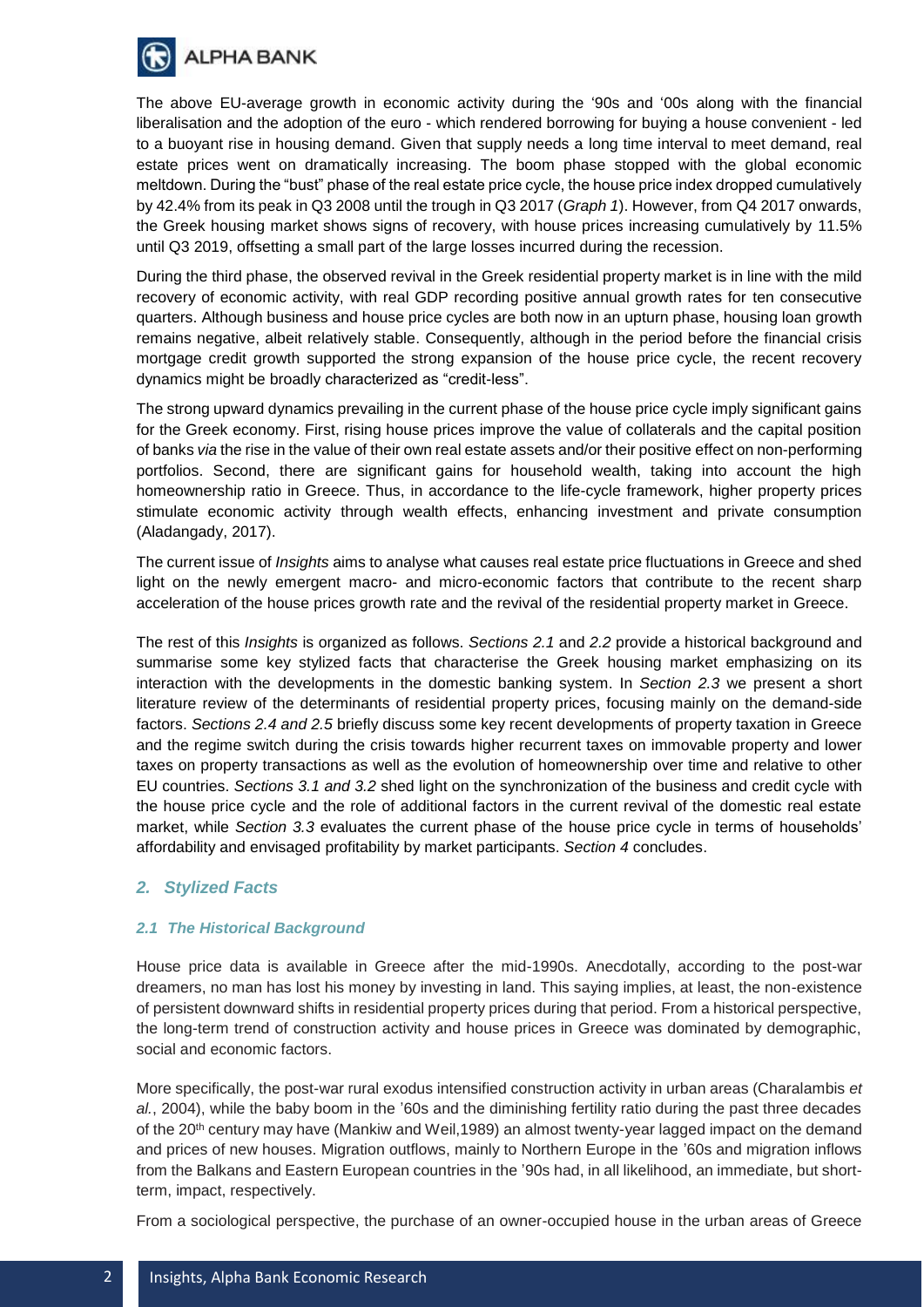

marked an upsurge in socio-economic status, facilitating the movement from the lower social classes toward the middle class (Burgel (1976) and Patatouka (2015)). Finally, from a financial point of view, the purchase of a house was extensively considered as a sort of saving, rather than investment, protecting wealth from a weak and inflation-prone currency. As a result, property accounts for a large chunk of household wealth in Greece, which has a relatively higher homeownership rate compared to other European countries over time (see also *Section 2.5*).

Before the mid-'90s, two methods of housing provision prevailed complementarily in the Greek real estate market; flats-for-land and self-built (Patatouka, 2015). Both methods were characterized by the absence of bank lending participation in financing house purchases, which were financed either by cash, accumulated through savings or family bequests, or *via* sales contracts between property owners and constructors (Brissimis and Vlassopoulos, 2009).

On the contrary, after the 1994 financial deregulation, commercial banks were also allowed to provide housing loans, which until then was conducted only by special credit institutions (Brissimis and Vlassopoulos, 2009). This credit liberalization implied substantial liquidity gains for households, diminishing their borrowing constraints. This trend intensified, especially after the country's entry to the Eurozone in 2001, accompanied by low interest rates, which made the banking sector the main financing source for households' purchasing residential property.

#### *2.2 The Fairy Tale of the Interaction between the Banking System and the Real Estate Market in Greece*

Housing loans recorded remarkable growth in Greece during the period 1996-2008, with an average annual growth rate of 26.6%<sup>1</sup> mainly in order to meet the significant pent-up demand. Additionally, the competition between banking institutions became stronger, on the back of advanced financial products that aimed to tackle borrowers' necessities precisely (Brissimis and Vlassopoulos, 2009). Furthermore, the bank credit growth fuelled purchasing power, much more than savings, supporting fresh demand for housing in suburbs as well as an increase in house price inflation (Patatouka, 2015). Residential property prices moved upwards during the period 1998-2008, recording an average annual growth<sup>1</sup> around 9.2%, typically exceeding that of household disposable income (8.3%). In 2004, the euphoria of the Olympic Games led to 165,988 property transactions in Greece and residential investment reached 10% of GDP.



#### Graph 2. Residential Property Prices, Auctions and Real Estate Transactions

<sup>1</sup> The annual rates of change take into account reclassifications and loan write-offs, exchange rate variations and corporate bonds and loans transferred by credit institutions to their non-resident subsidiaries (Bank of Greece).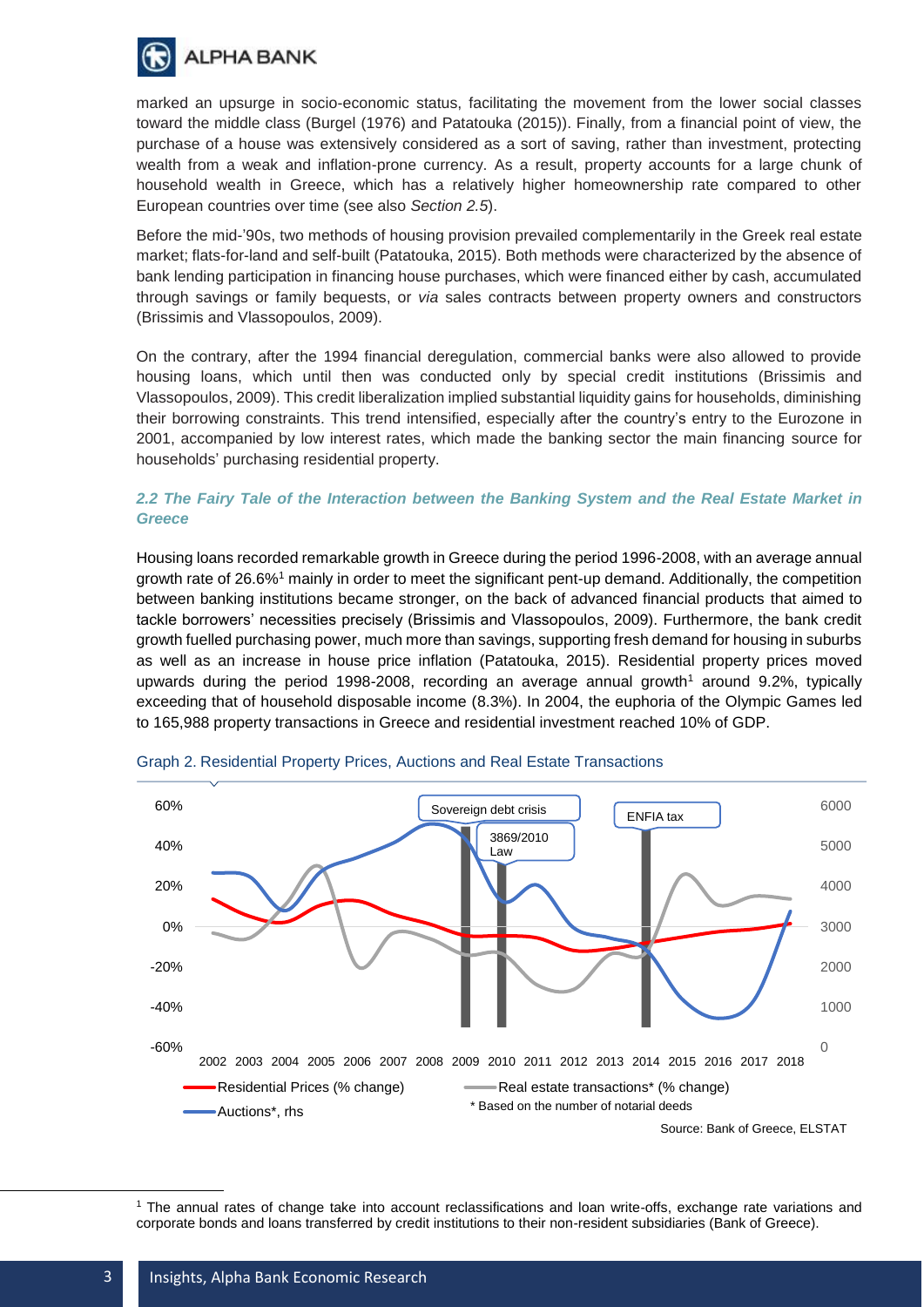

The 2007-8 global financial crisis exacerbated Greece's budget deficit and external debt obligations, the latter exceeding 145% of GDP by 2010, resulting in a collapse of the economy and the real estate market. The fiscal austerity policies pursued in the context of MoU agreements had a rapid and hugely negative impact on disposable income. The decline in aggregate demand prompted bankruptcies and layoffs. Unemployment in Greece rose from 7.8% in 2008 to its historical peak of 27.5% in 2013. The average households' disposable income had effectively compressed, falling by 33.3% from 2009 to 2017. With over a third of households unable to meet tax obligations and keep up with house loan repayments, real estate prices were greatly compressed. Residential property prices countrywide dropped by around 42.4% since the outbreak of the Greek debt crisis, namely from the peak in Q3 2008 until the trough in Q3 2017.

The debt crisis boosted state bond yields to almost 40% in 2012. This affected liquidity and increased interest rates in the corporate sector, making retail and housing lending less affordable. On top of the unprecedented increase in unemployment, about 223 thousand young persons aged 25-39 years old have left the country during the period 2008-2013 (Lazaretou, 2016), adding to the weakening domestic demand for residential real estate. The combination of the aforementioned factors caused a sharp drop in property demand, leading to a decrease in the number and volume of transactions. According to ELSTAT figures, the number of real estate transactions in Greece declined by 72.5% between 2008-2014, dropping from 158 thousand to 43.4 thousand.

From the supply side, the real estate market boom in the early '00s led to an overabundance of housing, with Greece reaching a very high homeownership ratio as mentioned above, which in turn pushed prices further down. Additionally, as people were unable to pay back their loans, in December 2018, the share of non-performing housing loans reached a critical level of 44.5%. Initially, with a law enacted in 2010, the suspension of foreclosures for debts to credit institutions and the protection of primary residence were legislated<sup>2</sup>. *Graph* 2 depicts the evolution of house prices along with real estate transactions and auctions.

## *2.3 House Price Determinants: What Theory Suggests*

Real estate prices are affected by both demand and supply factors; however, given that the supply side of the market is more rigid (land shortage, time for new construction etc.), most of the studies in the empirical literature focus mainly on demand-side factors. Housing demand can be viewed either as consumption expenditure on housing services or as investment on a non-financial asset. The main factors that affect residential demand and, thus, prices, can be disaggregated into four main groups: (a) general macroeconomic variables, (b) demographic determinants, (c) housing taxation and other fiscal policies and (d) financial factors related to the deregulation of financial markets and access to mortgage lending (Andrews *et al*., 2011). *Figure 1* categorizes the main demand-side determinants.

The main macroeconomic factors affecting the evolution of residential prices are households' disposable income, the unemployment rate and real interest rates. According to ECB (2003), rises in households' disposable income tend to increase the demand for houses and, thus, residential prices. Evidence from several empirical studies corroborate the strong positive link between GDP growth and house prices (see, for instance, Tsatsaronis and Zhu (2004), Schnure (2005), Adams and Fuss (2010)). Furthermore, falls in unemployment raise house prices as employment gains benefit consumer confidence and increase households' disposable income. For instance, Schnure (2005) found that an increase in unemployment rate by 1 unit leads to a decrease in house prices by 1%. Moreover, residential prices are negatively related to interest rates, since increases in interest rates lead to a lower demand for houses (see e.g. Andrews (2010)).

Demographic factors, such as population growth (baby booms), average population age (measured by the relative size of older and younger generations), the upward trend of the median age and migration flows

<sup>&</sup>lt;sup>2</sup> Although the law expired at the end of 2014, the government continued to provide protection for primary residences, especially to families with incomes below the poverty line. It has been argued by Kapopoulos *et al*. (2017) that the combined effect of the vast decline in real estate prices and the suspension of foreclosures since the end of 2008, may urge strategic default or free riding behavior.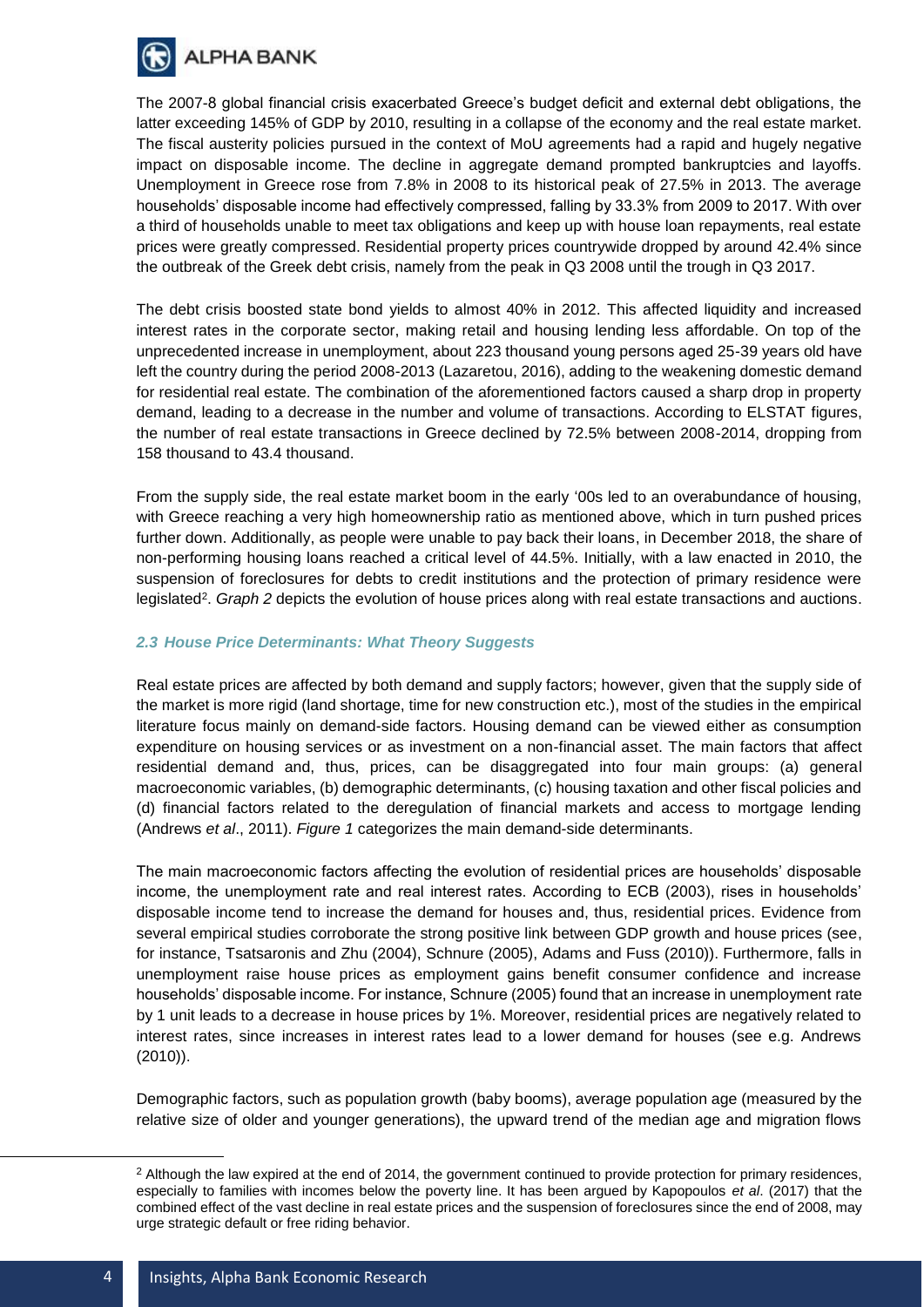

are significant drivers of housing demand and prices. The natural increase in population, through an increase in the number of births (baby boom) has a small short-term impact on residential prices but implies strong positive effects in the long run (Mankiw and Weil, 1989). On the other hand, increases in migration inflows have a greater effect on house prices in the short run.

The gradual deregulation of the financial sector, on the back of financial reforms during the 1990s, facilitated access to mortgage lending and diminished households' liquidity constraints, increasing homeownership and house prices. According to Andrews *et al*. (2011), financial deregulation has increased real house prices by as much as 30% in the average OECD countries. Furthermore, this created a virtuous cycle of a further mortgage loan expansion through the "financial accelerator" effect, as higher real estate prices fueled borrowers' collateral and their borrowing capacity (see also Bernanke *et al*. (1999) and Brissimis and Vlassopoulos, (2009)). Taxation is another important factor that can affect house prices, either directly or through an indirect effect of a favorable tax treatment of owner-occupied housing relative to other forms of capital investment (Andrews *et al*., 2011).





The empirical literature that emphasizes mainly on the driving factors of house price volatility in Greece has identified several potential macroeconomic determinants. Apergis and Rezitis (2003) study the dynamic response of house prices to several macroeconomic variables and find that the most significant determinants include interest rates, inflation and employment. Furthermore, Simigiannis and Hondroyiannis (2009) examine the long-term relationship between house prices and mortgage loans and provide evidence of a bidirectional causal relationship between the two variables. Moreover, there is no significant evidence of housing overpricing or underpricing over the period 1994-2007. Brissimis and Vlassopoulos (2009) examine the interaction between house prices and housing loans in Greece and find that, although in the short run there is a bidirectional relationship between the two variables, a long-run causal relationship running from housing loans to housing prices is not confirmed. Other potential factors that could explain the developments of house prices in Greece over the period 1993-2005 include households' expectations about their future income, variations in interest rates, demographic factors (e.g. migration inflows) and the lower returns of financial assets.

Merikas *et al*. (2010) investigate the determinants of house price variations in Greece over the period 1985- 2008, with construction and labor costs affecting house prices positively, while interest rates and nonconstruction production negatively. Moreover, they provide evidence of substitutability among the housing market and the stock market in Greece. Katrakilidis and Trachanas (2012) examine the asymmetric dynamics between house prices and macroeconomic fundamentals, indicating the presence of asymmetric

<sup>&</sup>lt;sup>3</sup> The sign in brackets (+/-) indicates the (positive or negative) effect of a variable on house prices.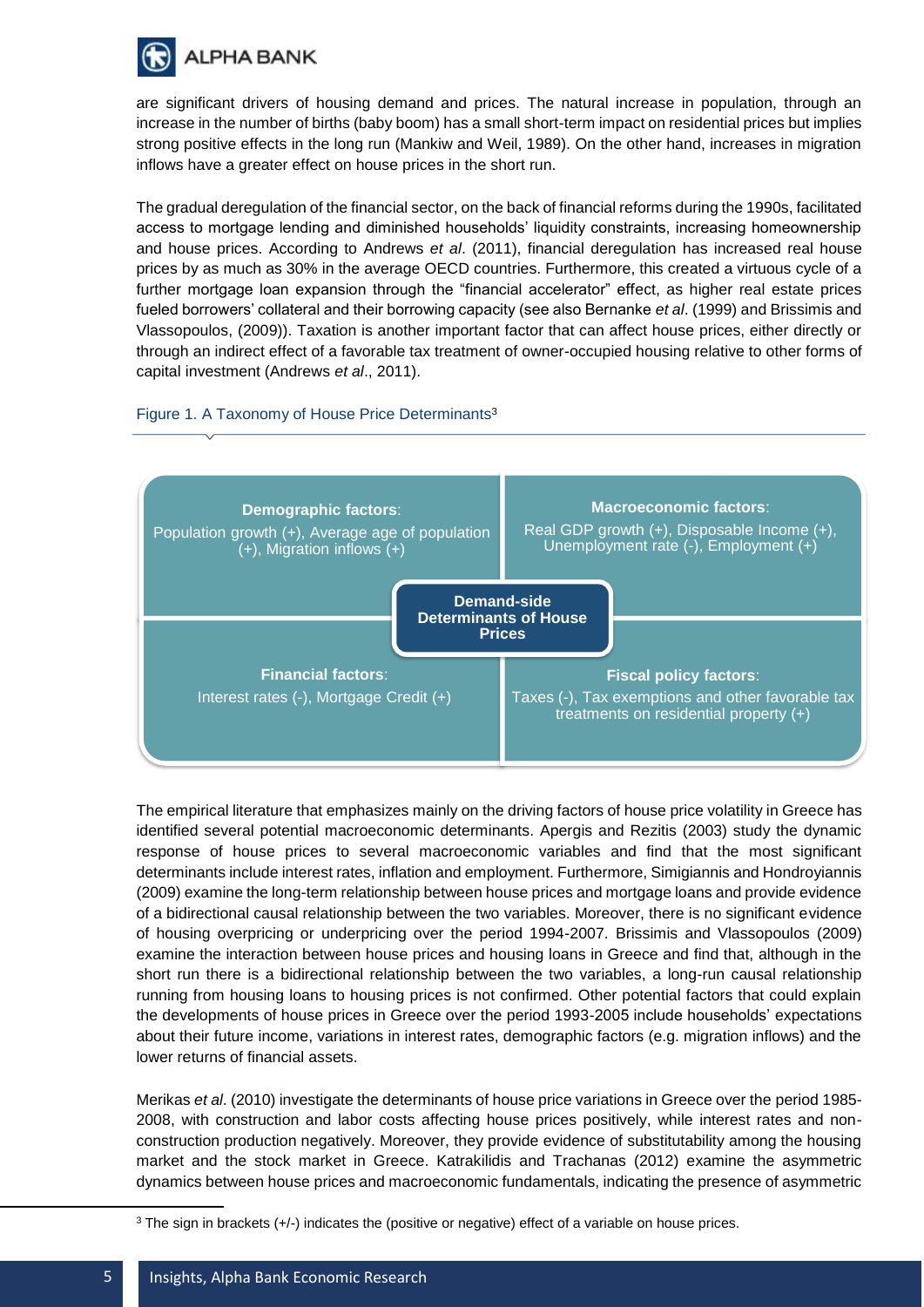

long-run effects from the consumer price index and the industrial production index towards house prices. Finally, Panagiotidis and Printzis (2016) study the long-run determinants of the housing market in Greece over the period 1997-2013, finding that there is evidence of a causal relationship from mortgages and retail trade in the long run, while, in the short run, mortgages, CPI inflation and retail determine house prices variations. Furthermore, house prices are not affected by changes in industrial production.

## *2.4 The Regime Switch towards Taxes on Property: An Unpopular but Collection Efficient Levy on a Broad Tax Base*

Taxation on immovable property, conditional on its type, e.g. recurrent property taxes, transaction taxes and tax deductibility of interest on mortgage loans, may have important implications on house price dynamics. Amongst the main grounds for taxing residential property are, on the one hand, the high housing stock value and on the other the low tax avoidance, given its durability and immobility (Leung (2004); Panagiotidis and Printzis (2016)). Homeownership, though, benefits from a favorable tax treatment in many countries, especially *via* tax exemptions, compared to other forms of capital investment (Andrews *et al*. 2011). For instance, in many countries, mortgage interest payments can be tax-deductible and/or the valuation of the property for tax purposes is lower than its market value (ECB (2009), Andrews *et al*. (2011)).





Source: European Commission, Taxation trends in the European Union, 2019 Edition

However, as a large strand of the literature argues, this favorable tax treatment towards owner-occupied properties may crowd out investment in alternative forms of capital assets and, thus, increase the stock of houses as well as residential prices (Gervais (2002); European Commission (2012); Andrews *et al*. (2011); Van den Noord (2003)). According to the European Commission (2012), recurrent taxes on immovable property are more stable over the business cycle and more progressive compared to transaction taxes on real estate property, which are more volatile and sensitive to business cycle fluctuations. In addition, housing is considered a relatively inelastic and immobile tax base.

The Greek real estate market is marked by significant tax reforms, which took place since the onset of the economic crisis, signifying a possible regime switch, especially in relation to the introduction of the Uniform Real Estate Property Tax (ENFIA) in 2014 and the shift towards a lower property transaction tax of 3% (Law 4223/2013). The implementation of the ENFIA as of 2014 signified a rather more permanent nature of real estate property taxation in comparison to the previous property taxes, while the shift from tax on acquisition / operation to tax on ownership was made under the pressure of the fiscal austerity program

<sup>4</sup> Other property-related taxes include taxes on net wealth, inheritance, gifts and other property items and on financial and capital transactions (source: European Commission, 2012).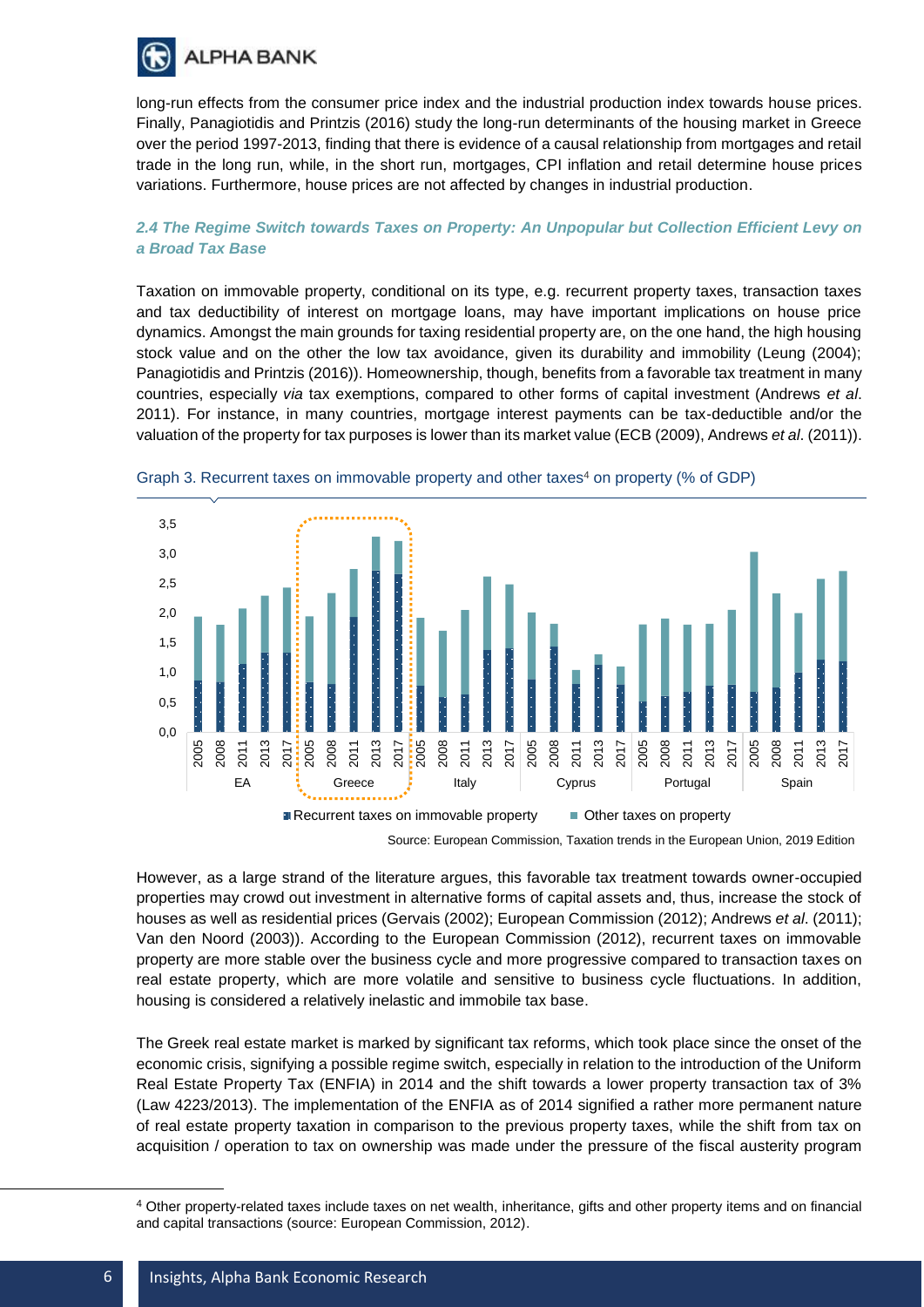

and the urgent need to boost the country's fiscal revenues. The ENFIA property tax was introduced in replacement of the EETHDE levy collected through electricity bills and the real estate tax (FAP) and is imposed on property rights on all types of real estate, including commercial, agricultural and industrial properties. The ENFIA takes the form of a principal tax per real estate property and a supplementary tax on the total value of the real estate property, calculated based on the objective property tax zonal values. In recent years, progress is made in rationalizing the property tax valuation system in order to align the objective property tax values and market values; this is expected to be completed by 2020.

In the context of the recent coherent reform towards less distortionary taxation, the ENFIA tax was reduced by 22%, on average. Additionally, the new policy reforms include a package of fiscal measures aiming to further stimulate the domestic real estate market, which includes the suspension of VAT on building activity and the goodwill tax on real estate transactions for 3 years as well as a tax deduction for real estate renovations and energy upgrades. The aim is to improve the business climate and attract private investment to sustain the ongoing recovery of building activity and real estate asset valuation.





*Graph 3* illustrates the recurrent taxes on immovable property and other property-related taxes (as % of GDP) in 2005, 2008, 2011, 2013 and 2017 for selected euro-area countries. The shares of taxes on immovable property and other property-related taxes exhibit great variation across countries and over time. In Greece, during 2005-2010, recurrent taxes on immovable property as a share of GDP ranged from 0.8% to 1%, broadly close to EA-19 average levels (0.9%-1.1%). Following the changes in property taxation that took place from 2011 onwards, this share rose significantly from 1.9% in 2011 to 2.7% in 2013 and remained broadly close to these levels up to 2017, well above the respective EA-19 average (2011: 1.2%; 2013: 1.3%). Conversely, as of 2008, other property-related taxes as a share of GDP embarked on a declining trend, from 1.4% in 2009 to 0.6% in 2017, falling below the EA-19 average from 2011 onwards. On top of the property tax reforms that were legislated during this period, this declining trend also mirrored the effect of the economic crisis on the declining volume of property transactions. In addition, Greece currently exhibits one of the largest shares of property taxes as % of total taxation. As depicted in *Graph 4*, real estate property taxes in Greece added a large share to total tax revenues in 2017 (8.3%), followed by Spain (8%), well above the respective EU-28 and EA-19 average, standing at 6.6% and 6.1%, respectively. Notwithstanding some exceptions, e.g. Denmark, Lithuania, Romania, in the vast majority of EU-28 countries, taxes on property (as % total taxation) increased during 2010-2017.

According to IOBE (2018), the reduction in residential prices because of the introduction of the EETHDE levy and the Uniform Real Estate Property Tax (ENFIA) is estimated at 19%. Apart from the increase in the tax burden on residential property, other factors that raise the distortions in the real estate market include:

Source: European Commission, Taxation trends in the European Union, 2019 Edition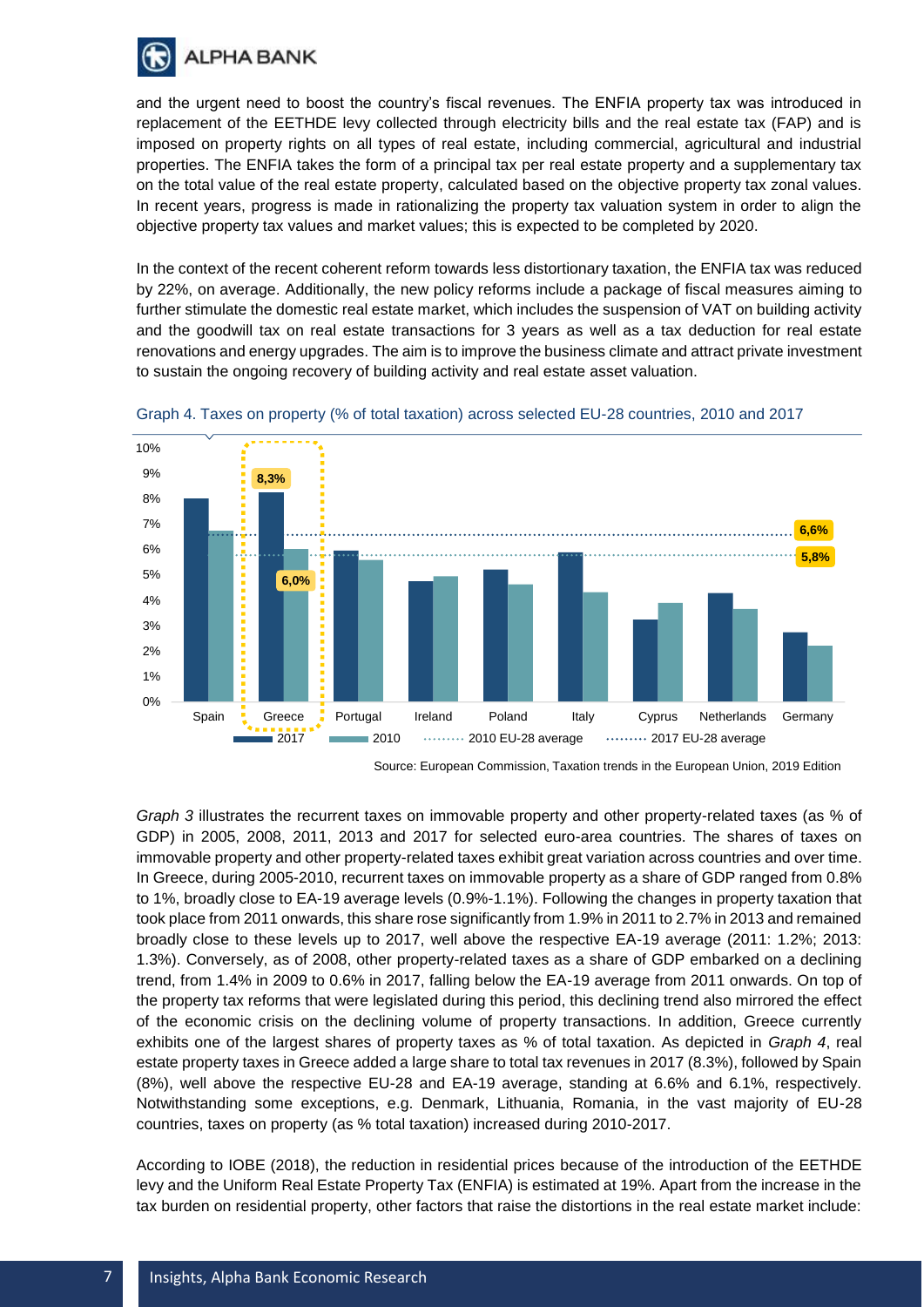

additional taxes implemented on the same tax base (e.g. taxes on income from rents and VAT), inefficiencies on property valuations (divergence between the objective and commercial real estate property values) and the imposition of the property tax by the central government instead of local authorities.

#### *2.5 Homeownership Rate in Greece: Owners, Borrowers and Tenants?*

As typically observed in Southern European countries, the housing market in Greece is characterized over time by a rather high homeownership rate (see Graphs 5 and 6). According to the data from the European Union Statistics on Income and Living Conditions (EU-SILC), the share of population in Greece living in owner-occupied dwellings stood at 73.5% in 2018, considerably above the EA-19 (66.2%) and EU-28 average (69.3%). Homeownership rates exhibit substantial heterogeneity across EU countries (*Graph 5*).



#### Graph 5. Distribution of homeownership across EU, 2018

The highest shares of population living in an owner-occupied dwelling are mostly observed in Eastern European countries, where post-communist policies allowed the occupants of state-owned apartments to purchase their dwellings (OECD, 2006). Southern European countries, e.g. Italy, Spain, Greece, Portugal and Cyprus also exhibit high homeownership rates, markedly above EU-28 and EA-19 averages, while the lowest homeownership rates in 2018 (below 60%) are observed in Austria (55.4%), Germany (51.5%) and Switzerland (42.5%).Since the onset of the economic crisis, the homeownership rate in Greece recorded a decline from 77.2% in 2010 to 73.5% in 2018, with the EA-19 average remaining broadly stable over this period (2010: 66.8%; 2018: 66.2%). Subsequently, the ratio of population living in rented dwellings increased from 22.8% in 2010 to 26.5% in 2018.

By decomposing domestic population by tenure status, it becomes evident that the share of population living in an owner-occupied home for which there is no mortgage or loan, i.e. outright homeowners, is traditionally high in Greece, as in most Southern European countries. This ratio followed a declining trend from 2007 (63.9%) to 2010 (59.8%). During this period, the corresponding ratio of homeowners with a loan or mortgage gradually increased, peaking at 17.5% in 2010 (2007: 11.8%), in line with the high domestic housing credit growth<sup>1</sup> recorded (2007: 21.5%; 2008: 11.2%; 2009: 3.7%). Since 2010 and up to 2018, the ratio of outright homeowners remained broadly stable, while the ratio of homeowners with a loan declined to 14.2% in 2018.

Source: EU-SILC, *created with mapchart.net*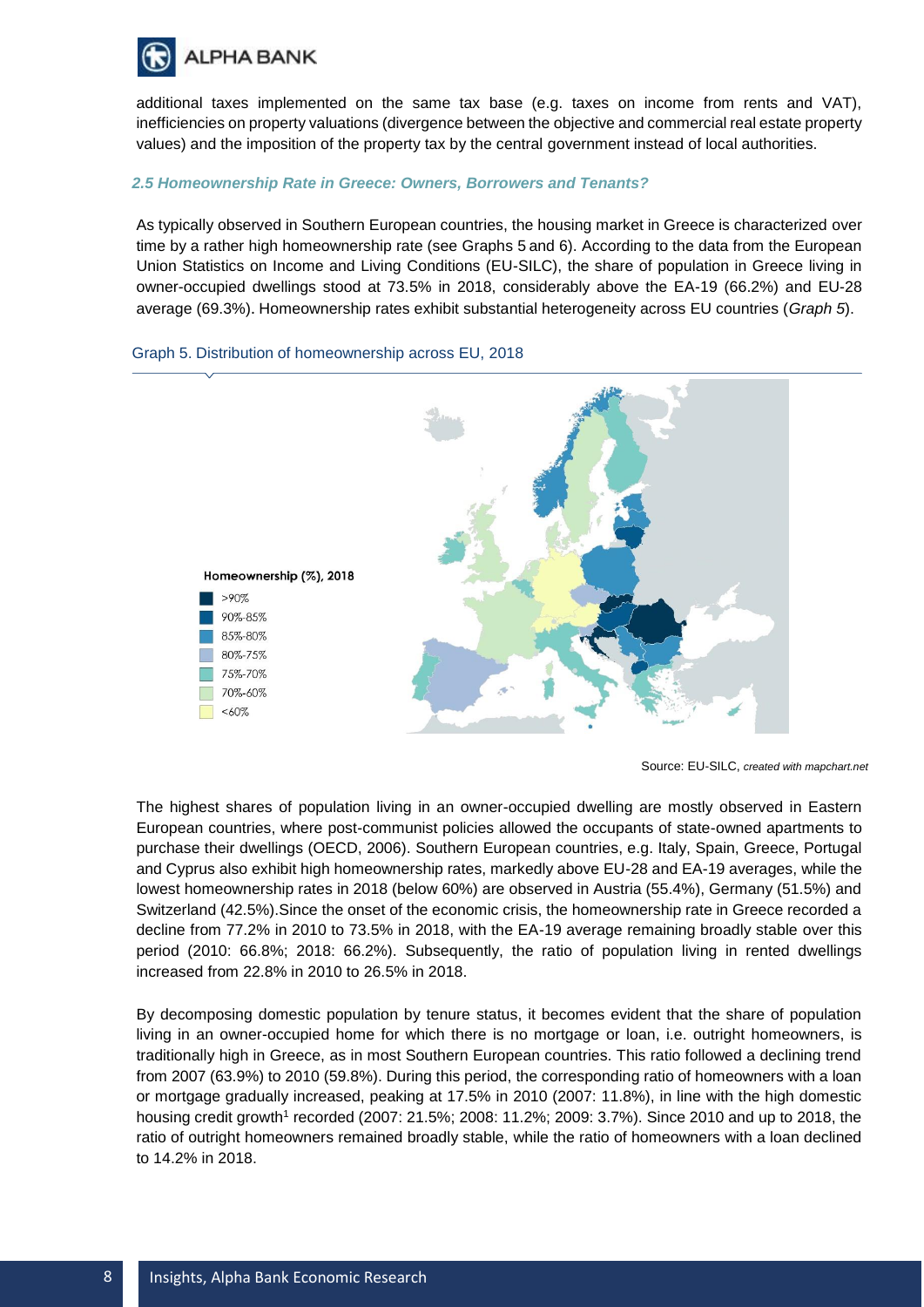

Graph 6. Distribution of population by tenure status in Greece (%) and House Loan Growth<sup>1</sup>



Source: EU-SILC, Bank of Greece

## *3. Credit-less Recovery in the Greek Real Estate Market*

#### *3.1 Do Business, Credit and Real Estate Cycles Synchronise?*

Several studies have underlined the synchronization of the house price cycle with the business and credit cycles (e.g. ECB Economic Bulletin, 2015). Evidence from empirical studies corroborates the strong positive link between economic activity, credit and house prices (see, for example, ECB (2003); Adams and Fuss (2010); Tsatsaronis and Zhu (2004); Merikas *et al*. (2010); Panagiotidis and Printzis (2016)). As illustrated in *Graph 7*, which compares the pattern of annual growth rates of real house prices<sup>5</sup> in relation to annual real GDP growth, a broad alignment of the real house price cycle with the business cycle becomes apparent. The degree of co-movement between the business and house price cycle is particularly strong during the recessionary and the recent recovery (from 2017 onwards) phase of the Greek economy. Thus, the expected strengthening of real GDP growth in the coming quarters is expected to contribute to the further recovery of the housing market.





l

<sup>5</sup> To increase data availability, the analysis in this section employs the house price index, drawn from the Bank of Greece urban areas index of prices of dwellings (historical series, provisional figures in 2018 and 2019), deflated by the Consumer Price Index (CPI). Provisional (from 2011 onwards), seasonally adjusted real GDP figures.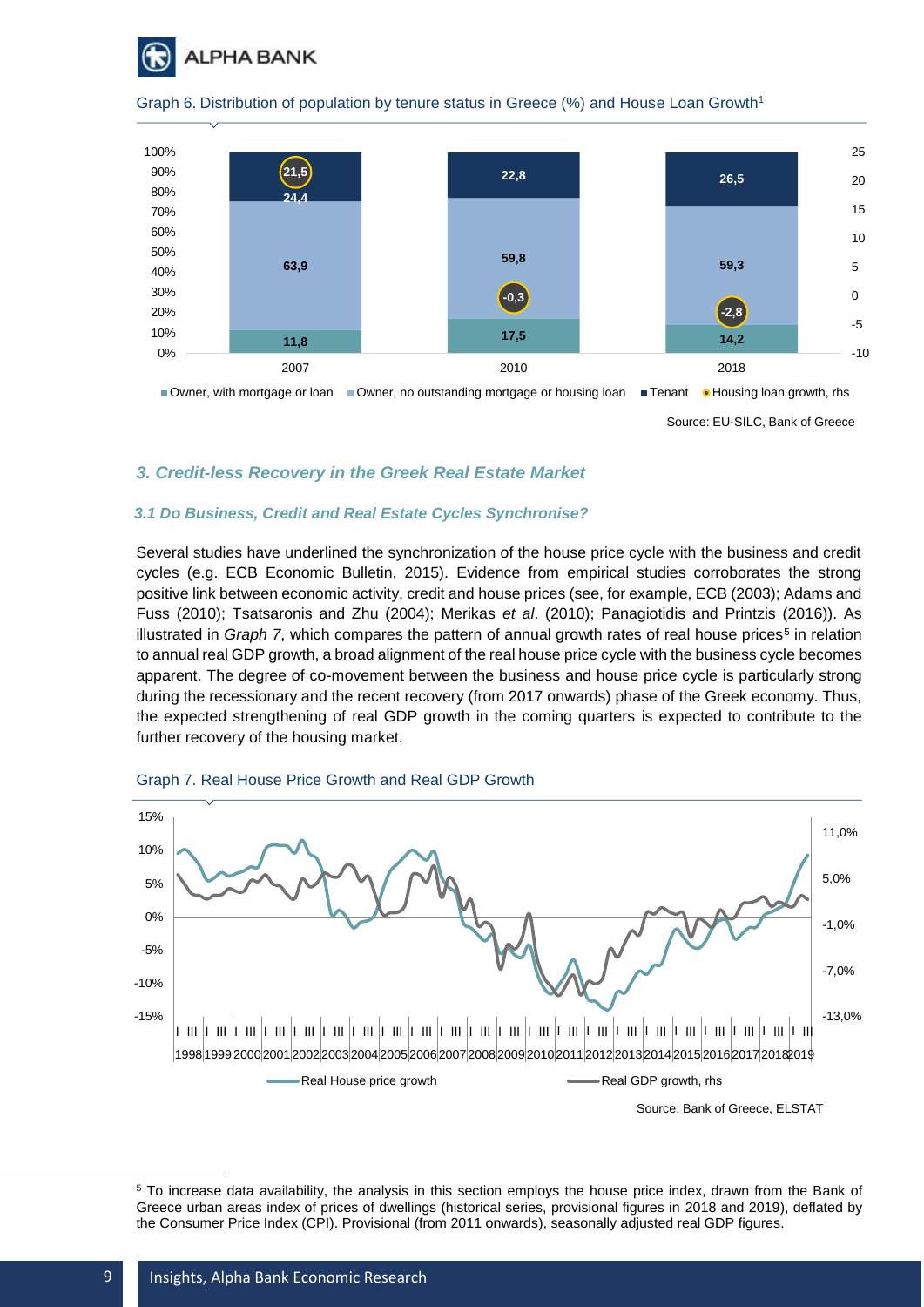

Financial market reforms during the '90s led to the gradual deregulation of the financial sector, easing access to housing lending and lowering borrowing constraints. This led to an expansion in the supply of housing loans, increasing homeownership and real house prices. As depicted in *Graph 8*, the alignment of real house price cycle with the credit cycle is also apparent, at least during the pre-crisis period and the early years of the recession; there is a steady slowdown in housing credit growth after 2005 along with a deceleration of house price growth, the latter entering negative territory at the end of 2007. From 2013 onwards, the rate of decline in real house prices starts to gradually decelerate, while housing loan growth remains in negative territory and rather stable. From the beginning of 2018, a more vigorous misalignment between housing price growth and housing loan growth becomes evident, signifying the immaterial role of credit in the current recovery. Real house price growth returned to positive territory, signalling the entry of the housing price cycle in a recovery phase, while the real house loans growth rate remains firmly negative.





House price cycles also tend to co-move across economies (see, for instance, ECB Monthly Bulletin, 2011). *Graph 9* illustrates the evolution of real house prices in Greece, Spain, Portugal and Cyprus. The shaded areas in the Graph mark the common periods during which all four countries experienced negative annual real GDP growth rates, especially during the recessionary phase of the business cycle.



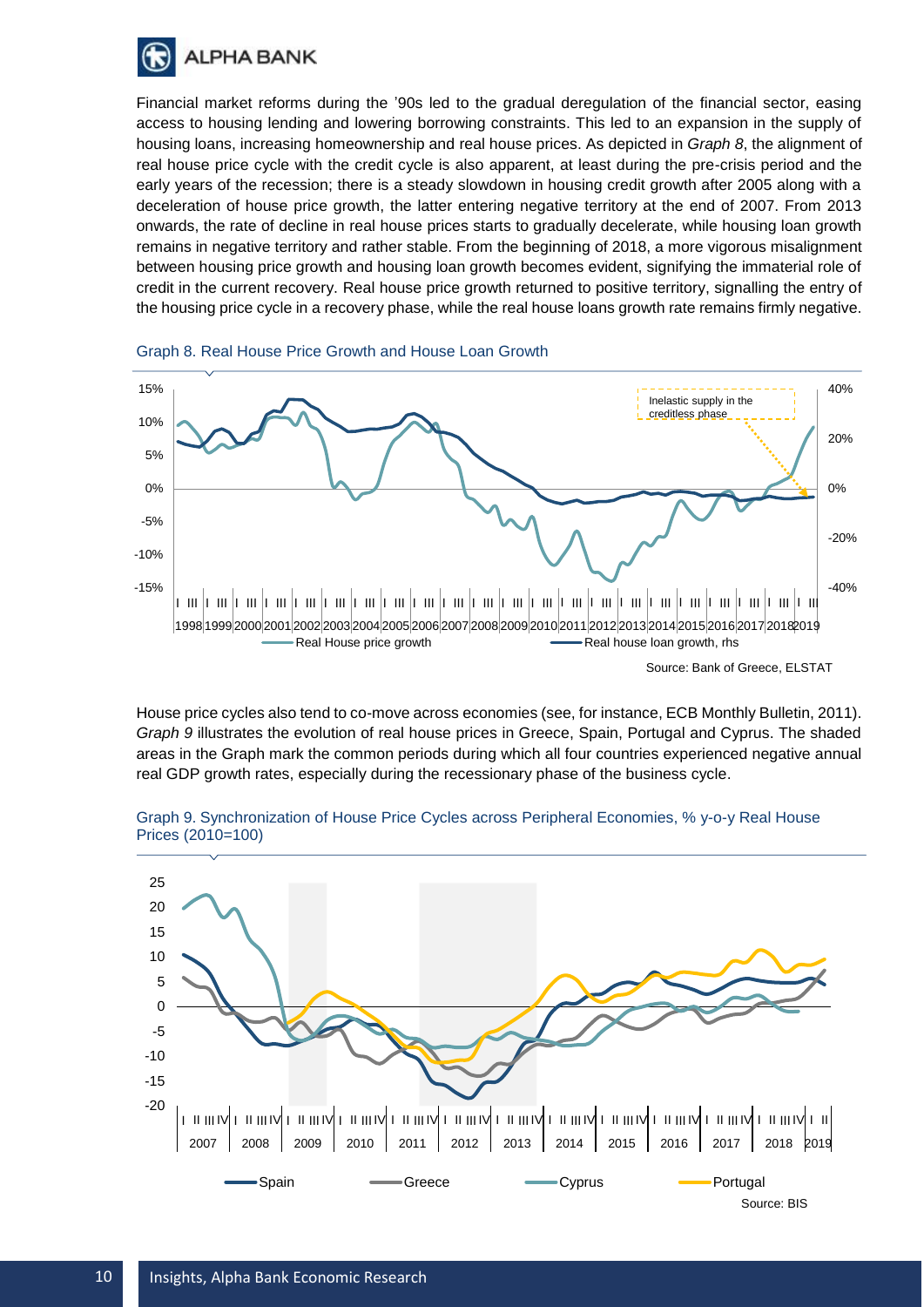

#### *Box: Investigating the causal relationship between house prices and housing loans.*

The positive relationship between house prices growth and house loan growth is well established. However, the direction of the causal relationship between these two variables remains ambiguous. From a theoretical standpoint, there is a bidirectional causal relationship between residential prices and housing loans.

For instance, higher residential prices increase the demand for housing loans, since it necessitates increased amounts of financing. Furthermore, there are indirect wealth effects, as higher property prices boost economic activity, increasing investment and consumption and, thus, the demand for credit. Moreover, an expansion of the supply of housing loans increases homeownership and demand for houses, as households' liquidity constraints are eliminated. This is expected to drive house prices upwards, since the supply of houses is relatively fixed in the short run.

In this context, pairwise Granger causality test is used to identify this bidirectional relationship between housing loan growth and house prices growth for the Greek real estate market. According to the literature, one variable is said to Granger cause the other if it helps to make a more accurate prediction of the other variable than had we only used the past of the latter as predictor. Granger causality between two variables cannot be interpreted as a real causal relationship but merely shows that one variable can help to predict the other one better. Given two time series variables  $X_t$  and  $Y_t$ ,  $X_t$  is said to Granger cause  $Y_t$  if Yt can be better predicted using the histories of both  $X_t$  and  $Y_t$  than it can by using the history of  $Y_t$  alone.

When running the Granger causality tests during the whole period (1997 Q1-2018 Q4), we cannot reject the hypothesis that RRE prices growth does not Granger cause mortgage loan growth, but we do reject the hypothesis that mortgage loan growth does not Granger cause RRE prices growth, thus revealing the importance of mortgage loans in the RRE determination. The Granger causality runs one-way from mortgage loans to RRE prices and not the opposite direction. When applying the Granger causality test for the pre-crisis period (1997Q1-2009Q4), the same one-way causality holds, namely housing loan growth Granger cause RRE prices growth. However, during the crisis period (2010 Q1-2018 Q4), this relationship does not hold. In other words, housing credit contraction does not Granger cause the drop of house prices.

#### *3.2 Sharing Economy and FDI Real Estate Inflows: Catalysts for Recovery in the Greek Real Estate Market?*

On top of the current macroeconomic environment, there are some additional factors that radically contribute to the resurgence of the residential real estate market in Greece, namely (i) the remarkable development in the short-term rental market over the past years *via* the home-sharing economy and (ii) the launch of the Golden Visa programme, which grants a residence permit in Greece for third party nationals if they purchase dwellings with a value of  $\epsilon$  250 thousand or more.

#### *3.2.1 Home-sharing Economy and its Effects on House Prices in Greece*

In general, the sharing economy (or peer-to-peer market) is an online marketplace that facilitates matching between demanders and suppliers of various goods and services (for instance, Airbnb for home-sharing and Uber for ride-sharing), improving economic efficiency by reducing frictions (such as search and information frictions) that cause capacity to go underutilized (see also Barron *et al*., 2017 and Einav *et al*., 2016). The remarkable expansion of these platforms has been facilitated by significant technological and digital innovations. The main digital determinants of the sharing economy are the consumerization of digital technologies, which means that pioneering digital products are developed to consider first consumers' needs and then businesses' and governments' needs, and the digitalization of trusting each other, which refers to the consumers' ability to trust unknown people through the use of various structures that provide reliable digital information (Sundararajan, 2016).

Home-sharing platforms, such as Airbnb and Homeaway, mostly concern short-term rentals, in contrast to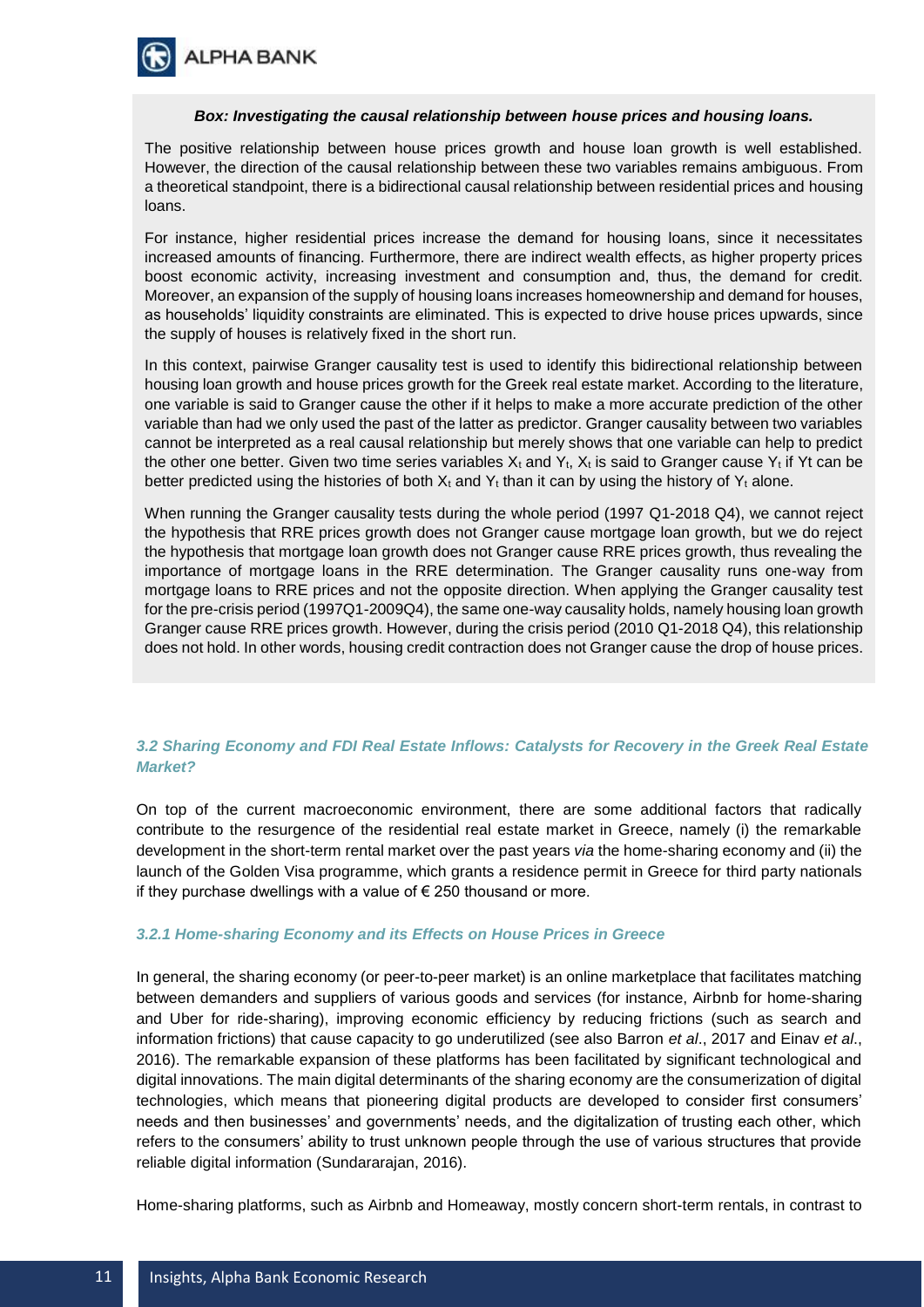

the tradition of long-term rentals that prevailed in the Greek real estate market in previous decades. Thus, their existence allows a switch from long-term rentals, which are primarily addressed to residents, to shortterm rentals, which are mainly addressed to non-residents and tourists (Barron *et al*., 2017).

The home-sharing economy exhibits a rapid expansion and penetration in the global traditional economy, facilitated by the remarkable expansion of digital platforms and technological innovations. In Greece, the development of short-term rentals through the home-sharing economy is remarkable; according to KEPE (2018), by the end of the first semester of 2018, there are 126 thousand short-term rentals in the Airbnb platform countrywide compared to an almost zero activity in 2010 (*Graph 10a*). Some country-specific factors that contribute to this explosive development of the home-sharing economy in Greece can be summarized as follows:

- ❖ *Lower returns / higher default risk of long-term rentals*: Since the onset of the economic crisis, longterm rentals in Greece are prone to lower or delayed returns, due to the economic recession that compressed the households' disposable income and weakened payment culture. Thus, short-term rentals, in which non-residents and tourists are more likely to participate, imply a significant comparative advantage, since they generate higher and immediate returns without the risk of default.
- ❖ *Tax property burden mitigation*: By viewing residential property from an investment perspective, i.e. the price of the property being equal to the present value of the stream of cash flows (rents) it generates, the tax framework legislated in recent years reduces the present value of the future cash flows of property. In this respect, the home-sharing economy can contribute in offsetting the negative impact of taxation. Until recently, short-term rentals were untaxed, in contrast to long-term rentals, which are taxed at a rate ranging from 15% to 45%, depending on the overall declared income of the taxpayer. Especially within the current low interest rate environment, the home-sharing economy contributes in viewing housing as a more attractive investment for real estate proprietors and/or investors, allowing higher expected returns compared to other forms of investment, such as bank deposits, securities or equity investments.
- ❖ *Secondary residence*: Secondary residences owned by Greek citizens may increase the supply of houses in home-sharing platforms. Many Greek citizens own a secondary own-occupied residence. Typically, secondary residences are located in the countryside or in their region of origin. Furthermore, these secondary residences are typically used by their owners only for a short period within the year, but are associated with high costs (utility bills, ENFIA tax, maintenance costs). Thus, secondary residence owners may attempt to alleviate these costs by renting their property *via* home-sharing platforms.
- ❖ *Shadow Economy*: Renovation and maintenance costs are lower in Greece compared to other European markets. In particular, the average HICP index that refers to the maintenance and repair cost of dwellings is lower in Greece (average 2016-2018: 99.47) than the EU average index (average 2016-2018: 102.77). Home-sharing platforms are based primarily on feedback mechanisms that provide reviews and reputation for each rental. Thus, it is a pre-requisite that owners should keep their houses clean and repair any damages, implying significant maintenance costs. However, the large share of pensioners and self-employed that could contribute their personal effort without payment as well as the high tax evasion, which reduces the actual cost of such maintenance services, create incentives for a further development of short-term against traditional long-term rentals.

#### *3.2.2 FDI Real Estate Inflows: Business Confidence and the Golden Visa Scheme*

The gradual recovery of domestic economic activity leads to a rebound in business confidence, raising incentives for investing. This confidence reinforcement urges (a large share of) homeowners in Greece to negotiate for slightly higher prices. On the other hand, the signs of undervaluation in the domestic real estate property raises incentives, especially for foreign investors, to invest in dwellings (see *Section 3.3*). Thus, as depicted in *Graph 10b*, net capital inflows from abroad for property purchases in Greece have increased markedly since 2016, skyrocketing to an annual increase of almost 172.1% in 2018, reaching €1,128.2 million compared to €414.7 million in 2017. In the first semester of 2019, they rose by 94.6% y-o-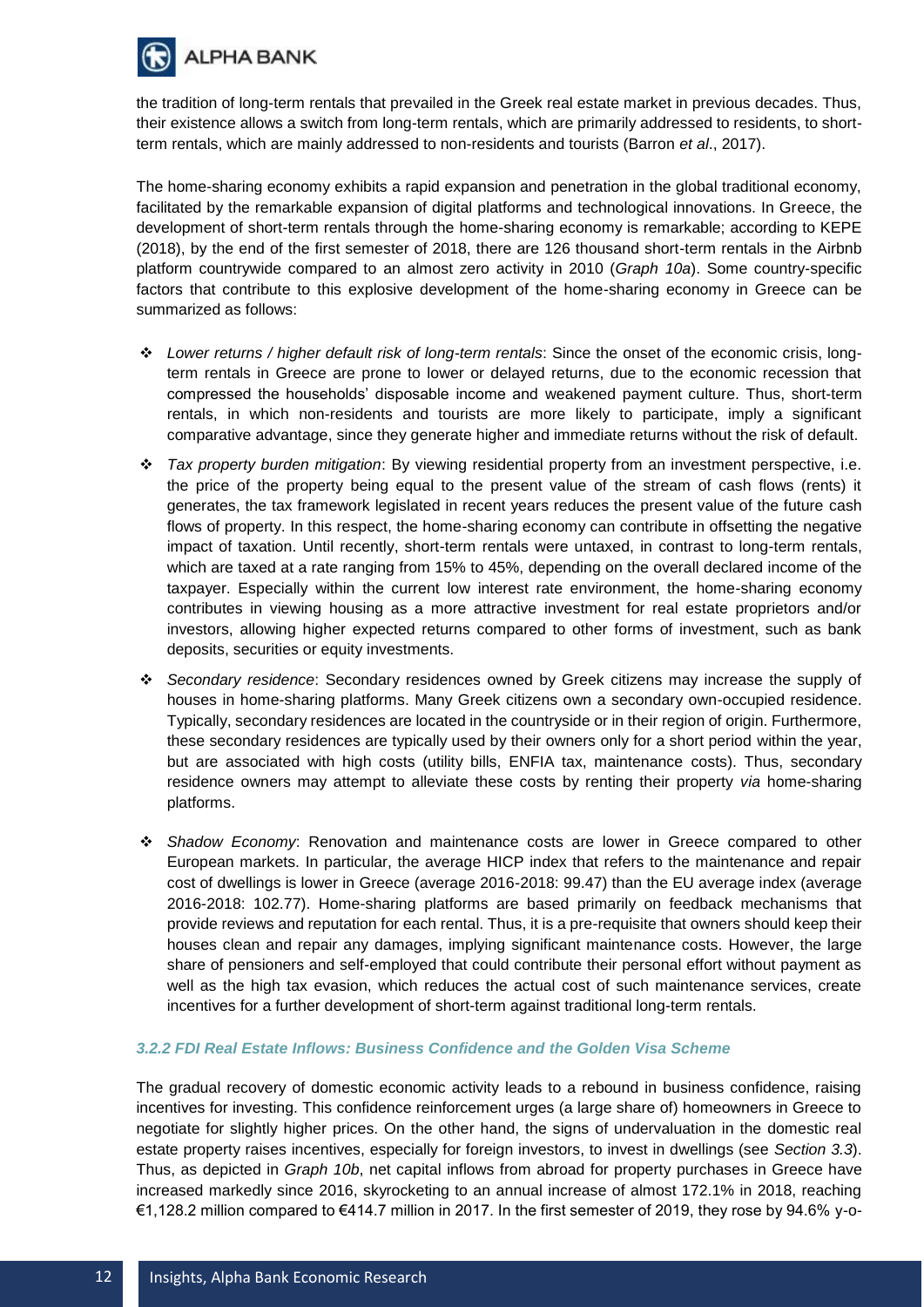

y, reaching €736.6 million from €378.5 million in the respective period of 2018. This trend is supported by the solid performance of tourism activity, which is expected to maintain its upward trend, allowing investors to increase their rates of return *via* short-term rentals.

Moreover, the launch of the Golden Visa Scheme in 2013 facilitates the granting of a five-year residence permit in return for an investment in real estate property (for a value of €250,000 or more). Thus, the introduction of the Golden Visa programme fostered net capital inflows from abroad for property purchases in Greece, substantially contributing to the recovery of the real estate market. However, although the Greek programme requires the lowest investment level in residential property compared to other European investment visa programmes, high property taxes make it less attractive than those of Cyprus and Portugal.



Graphs 10 (a-b). Number of Airbnb listings and Housing Market (**left-panel Graph (a)**) and Number of Airbnb Listings and FDI Inflows for property purchases in Greece (**right-panel Graph (b)**).

#### *3.3 Evaluating the Current Phase of the House Price Cycle: Affordability and Predicted Profitability*

The strong interlinkages between the housing market, the business cycle and financial stability led to increasing efforts to assess housing market developments, so as to anticipate large fluctuations in house prices. To this end, two widely-used measures to assess the value of house prices over the cycle and identify housing market developments are the price-to-income ratio and the price-to-rent ratio. Historically, both ratios have generally inclined to return to their long-term average values, even though they often diverged for prolonged periods. Thus, deviations of the price-to-income and price-to-rent ratios from their long-run average could indicate signs of over- or under-valuation (Andre, 2010).

The price-to-income ratio is defined as nominal house prices divided by nominal gross disposable income per head and can be interpreted as a measure of the affordability of housing. A higher growth rate of nominal house prices relative to the growth rate of the nominal disposable income per capita implies difficulties for households in purchasing and affording to own a house, creating a mismatch between the demand and supply of housing, which, in turn, generates downward pressures on house prices in the long run (Philiponnet and Turrini, 2017). On the contrary, rises in the per capita gross disposable income increase house prices. Thus, the price-to-income ratio tends to return to its long-term average.

The price-to-rent ratio is a measure of profitability and is defined as nominal house prices divided by the rent component of the consumer price index, capturing the relation between the cost of owning a house and the return of renting it out (ECB, 2011). According to the asset pricing approach, residential prices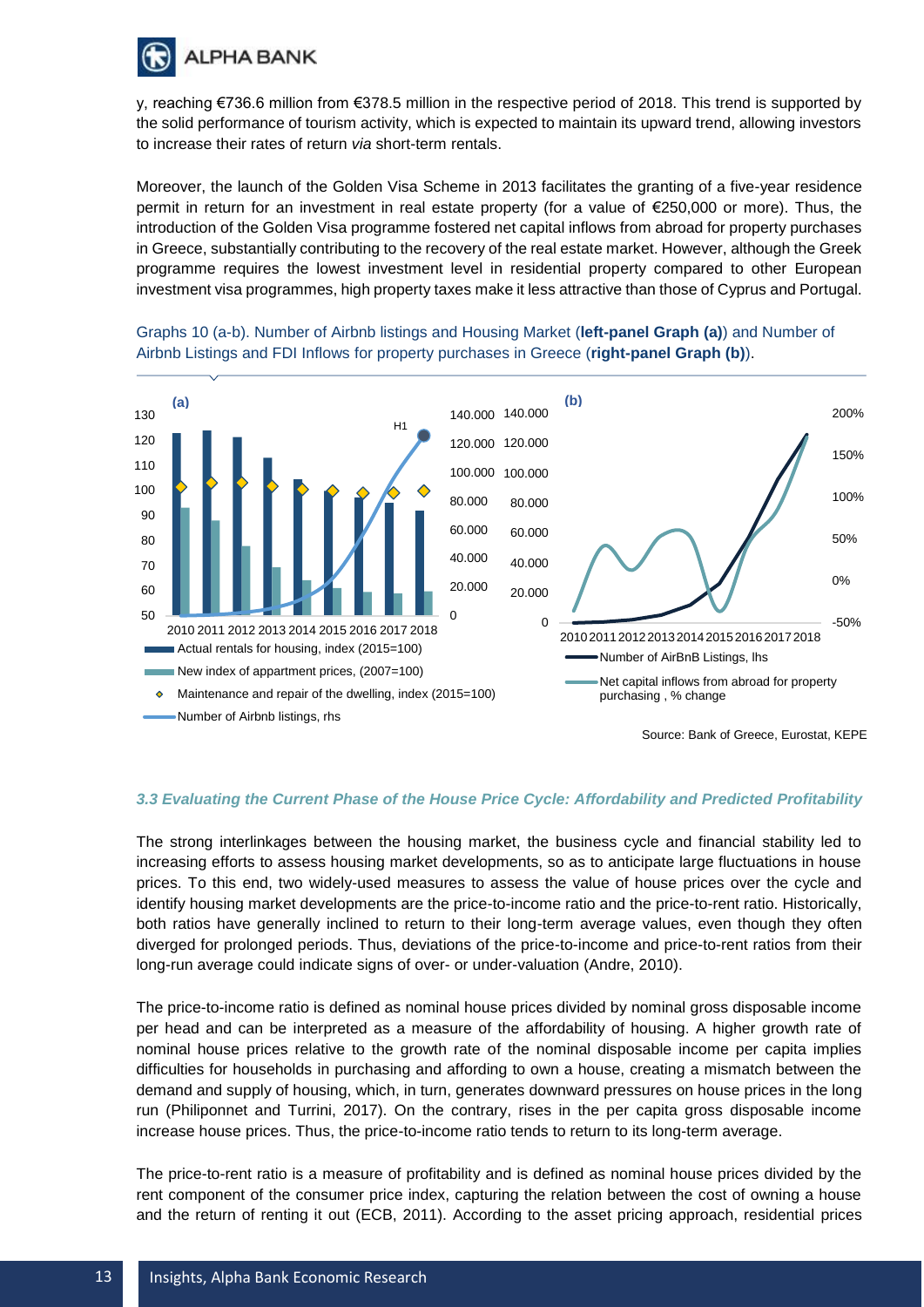

should be equal to the present value of their future rents, implying that for a given cost of capital, households should be indifferent to owning and renting a house (Philiponnet and Turrini, 2017). A rise in the price-torent ratio is expected to incentivize households to rent and decrease their house purchases. On the contrary, a fall in the price-to-rent ratio is expected to increase house purchases. In both cases, price-torent ratio will revert to its long-term average over time.





Source: OECD, Analytical House Price Indicators Database

It is worth noting that, although the comparison of the price-to-rent or price-to-income ratios against their long-term average values is a widely employed practice, it is subject to limitations. Regarding the price-toincome ratio, changes in credit conditions (interest rates, credit constraints etc.), which serve as an important source of financing for house purchases, or changes in the size of households, may produce structural shifts in the indicator. For the price-to-rent ratio, the comparison to long-term values also necessitates that the cost of capital remains relatively stable over time (Philiponnet and Turrini, 2017), or, in other words, there is perfect arbitrage between renting and housing. However, in reality, arbitrage is imperfect due to several reasons; high transactions costs for house purchases, the dual nature of the residential property as an investment and a consumption good and the hedge that arises from homeownership against future rents hikes (see e.g. Andre, 2010). Moreover, in contrast to other assets, housing property transactions need more time to be completed. Finally, rents are subject to tight regulatory frameworks in many countries (Andre, 2010). These factors may lead to deviations between rents and house prices. Finally, both ratios rest on the critical assumption of series stationarity. In the case of nonstationarity (their mean and variance change over time), the comparison of current values with long-term averages may not be indicative of a valuation gap (Girouard *et al*., 2006).

*Graph 11* illustrates a cross-country comparison of the nominal house price growth in the first half of 2019, on annual basis, *versus* the deviation of the price-to-income ratio from its long-term average (*Graph 11a*) and the deviation of the price-to-rent ratio from its long-term average (*Graph 11b*) in the second quarter of 2019. It is apparent that residential prices in the Euro area exhibit positive growth rates in the first half of 2019, growing by 4.2% y-o-y (OECD, Analytical House Price Indicators database). Despite the Euro area growth slowdown, house prices rise in all countries (apart from Italy). However, there is heterogeneity across countries regarding the degree of the estimated price of over- or under- valuation. Price-to-income and price-to-rent ratios in the majority of Euro area countries remain well above their long-term average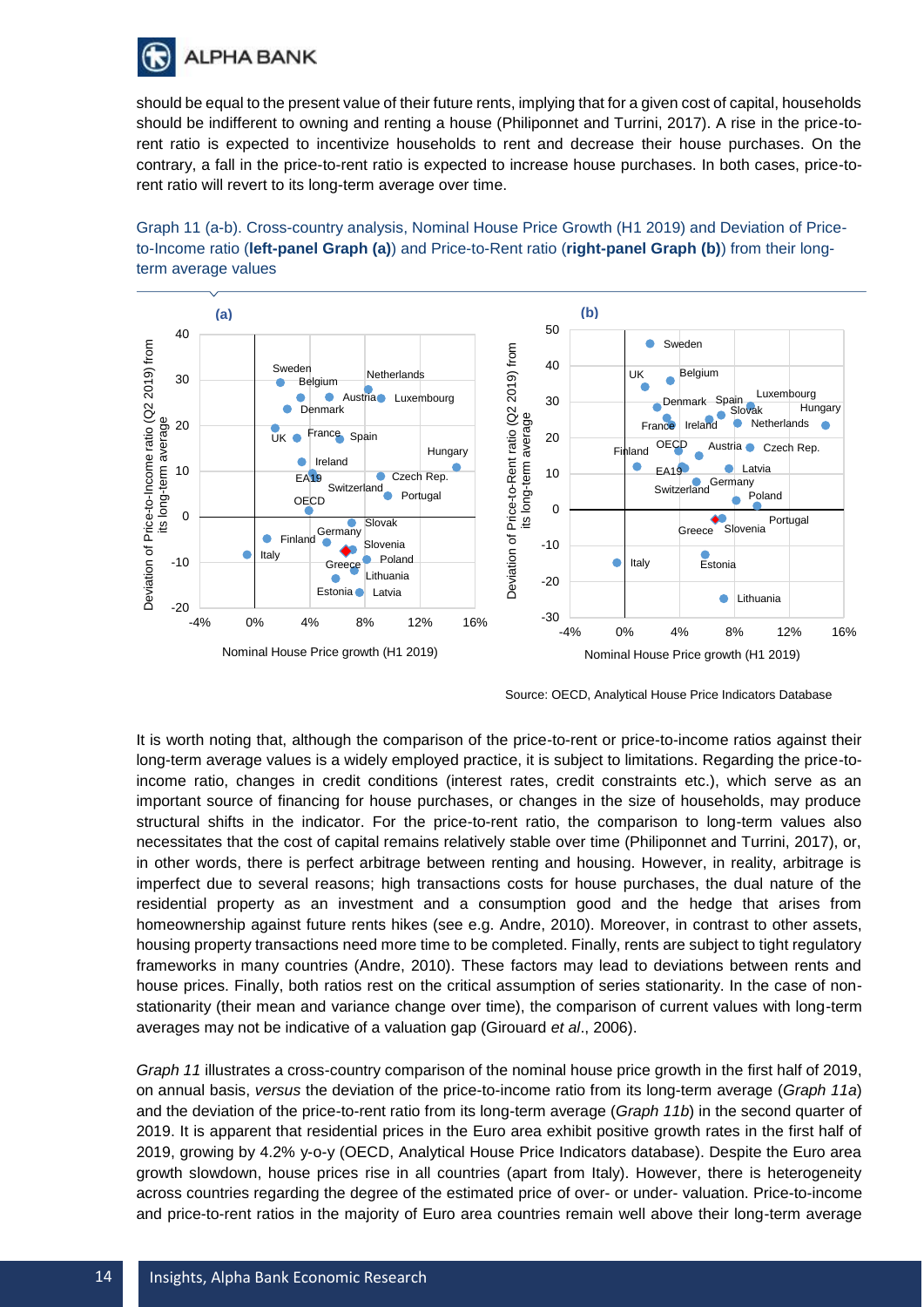

values, exhibiting signs of overvaluation in Q2 2019. However, at the same time, the Greek residential property market exhibits signs of undervaluation, with both measures remaining below their historical longterm average values.

*Graph 12<sup>6</sup>* illustrates the standardised price-to-income and price-to-rent ratios over time for the Greek housing market, which measure the deviation of the price-to-income and price-to-rent ratios from their respective long-run average values (source: OECD, Analytical House Price Indicators).



Graph 12. House price valuations in Greece (standardised price-to-rent and price-to-income ratios)

Source: OECD, Analytical House Price Indicators Database

From 2001 to 2010, signs of overvaluation of housing property is observed, since both price-to-rent and price-to-income ratios deviated positively from their long-term average values. At the peak of the cycle, the standardised price-to-income ratio rose almost to 113.6, while, at the same time, the standardised price-torent ratio reached almost 126.9. However, since the onset of the economic crisis and the resulting economic downturn, residential prices began to adjust downwards and, from 2014 onwards, both ratios were below their long-term average values, providing signs of under-valuation in the housing market. However, an upward trajectory is apparent as of 2017 for both ratios, signifying a possible reversal towards their longterm averages, narrowing the gap between actual and "fundamental" price-to-income and price-to-rent ratios.

## *4. An Epilogue: Further Signs of Solid Growth Ahead*

Residential property prices rose by 7.4% y-o-y in the first 9 months of 2019, a trend which is expected to continue, partly offsetting the large losses from the previous decade, despite the negative domestic credit for housing loans. This ongoing revival is underpinned by the significant shift of the property-related tax mix (i.e. the reduction of the property tax by 22% on average and the three-year suspension of VAT on new buildings), which is expected to reduce the distortions imposed on the residential property market, as well as the favourable economic conditions linked to the Greek real estate market (i.e. the robust economic recovery, the expanded short-term rental market and the marked increase of net capital inflows from abroad

<sup>&</sup>lt;sup>6</sup> The standardised price-rent and price-income ratios show the current price-rent and price-income ratios relative to their respective long-term averages (calculated over the whole period available when the indicator begins after 1980 or 1980 if the indicator is available over a longer time period). The standardised ratio is indexed to a reference value equal to 100 over the full sample period. Values over 100 indicate that the present price-rent ratio, or price-income ratio, is above its long-run norms. This provides an indication of possible housing market pressures (OECD, Analytical House Price Indicators).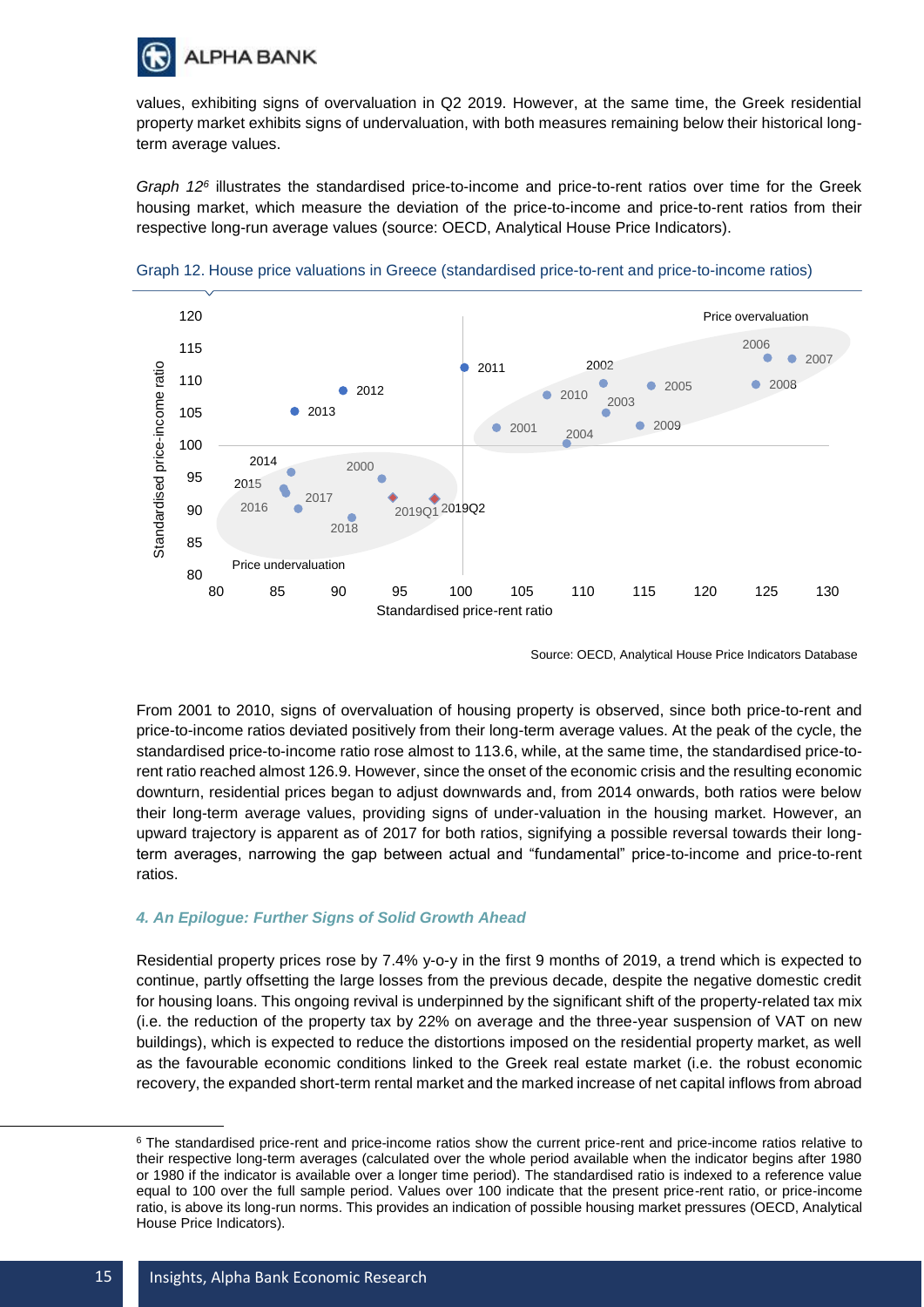

for residential purchases). This credit-less recovery that we are currently witnessing in the real estate market is expected to pave the way for the following effects:

First, the projected rise in house prices raises the prospects for equity gains for investors, pushing collateral values upwards, improving the loan portfolio quality and strengthening profitability prospects. Increases in real estate prices improve the capital position of banks, further easing bank balance sheets, either directly by increasing the value of their own real estate assets or, indirectly, through their impact on non-performing portfolios.

#### Graph 13 (a-b). Correlation between House Prices and Residential Investment (2007Q4-2019Q3) (**leftpanel graph, (a)**), (% annual changes) and Residential Investment, Private Building Activity\*, House Prices Growth and Housing Loan Growth<sup>1</sup>, (% annual changes) (right-panel graph, (b)).



Second, a positive correlation between house prices and residential investment growth is clearly documented by the slope of the regression line in *Graph 13a*. This finding was recently confirmed, as the recovery of the Greek real estate market also reflects the return of residential investment to positive growth rates (17.2%) in 2018 for the first time since 2007, alongside a gradual rise in private building activity since 2017 (growing by 19.5% and 21.7% in 2017 and 2018, respectively). The upward trajectory of residential investment maintained in the first nine months of 2019, growing by 9.8% y-o-y (Q12019: 6.7%, Q22019: 19.4% and Q32019: 3.9% on an annual basis). *Graph 13b* illustrates the co-movement of the recovery of residential prices with the evolution of private building activity (volume in thousands  $m<sup>3</sup>$ ) and residential investment (constant prices, 2010) as well, though domestic credit expansion for housing loans remains in negative territory since 2010. A great part of this increase is associated with the marked increase in Foreign Direct Investment (FDI) for real estate purposes (see *Graph 10b* and *Section 3.2.2*).

Moreover, as depicted in *Graph 14a*, during 2008-2017, the construction cost index of new residential buildings (including input prices for materials and labor costs) remained on a declining path, reaching 99.1 units in 2018 from 104.5 units in 2008 and growing slightly by 0.6% in 2018. Historically, during 2008-2014, the construction cost index of new residential buildings in Greece exceeded the respective Euro area index, while negative growth rates were recorded as of 2012, as a result of the gradual decline of the labor cost index in construction and input prices for materials, converging gradually to the Euro area index. During the last two years, the rise in house prices exceeded the increase in construction costs for new residential buildings for the first time since 2007, strengthening incentives for investment in dwellings. Moreover, from 2016 onwards, the Euro area construction cost index exceeds the respective index in Greece, creating a significant comparative advantage for the Greek real estate market.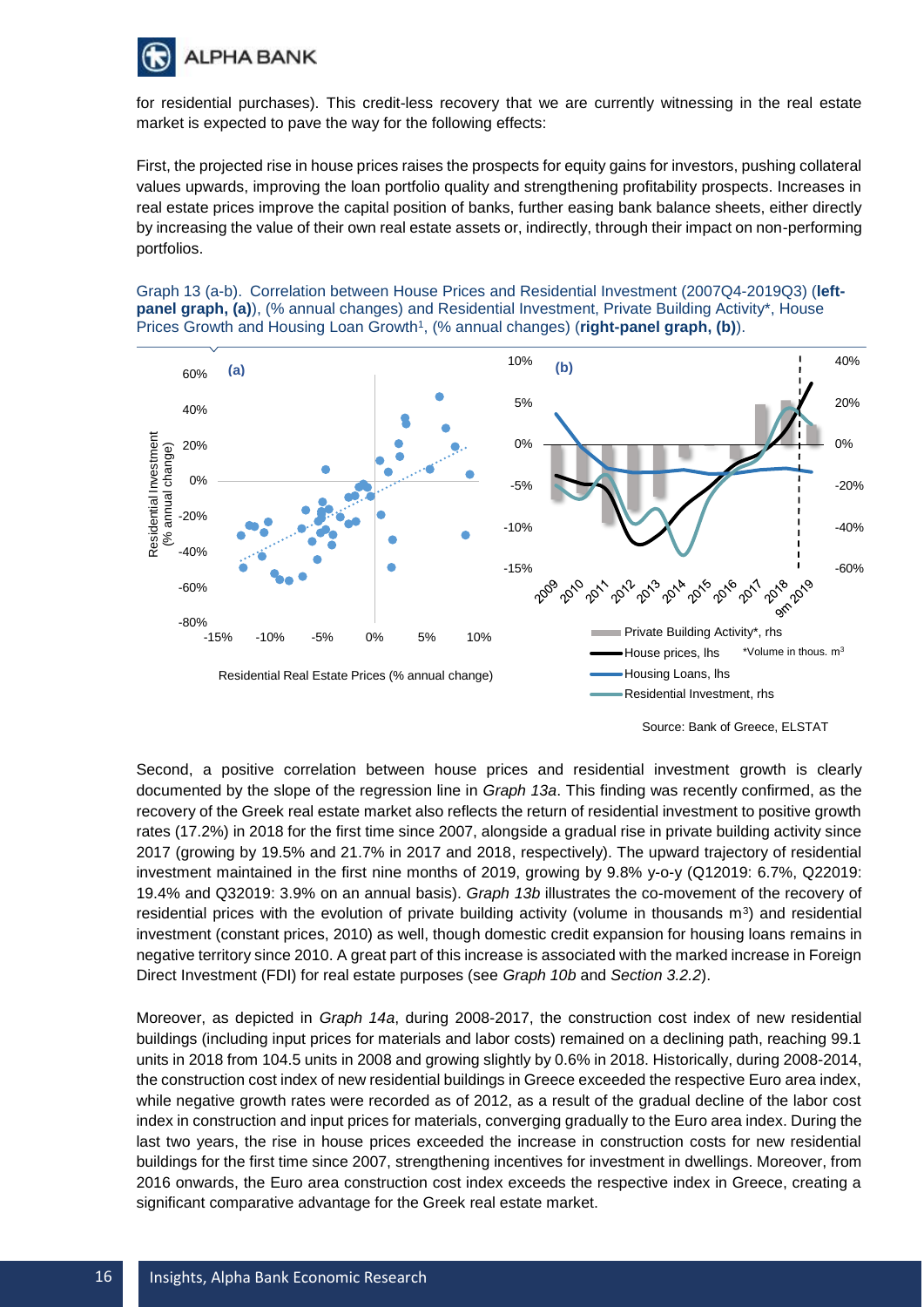

Households' expectations regarding the real estate market remain promising (*Graph 14b*). More specifically, the quarterly indicator of households' intention for home improvements over the next 12 months soared after Q4 2018. The future households' needs for maintenance, renovation and home improvements are also attributed to the expanding home sharing activity. Furthermore, although it remains low, the quarterly indicator of households' intention to purchase or build a home within the next 12 months has exhibited a slight upward trend since Q2 2018.





Source: European Commission, Eurostat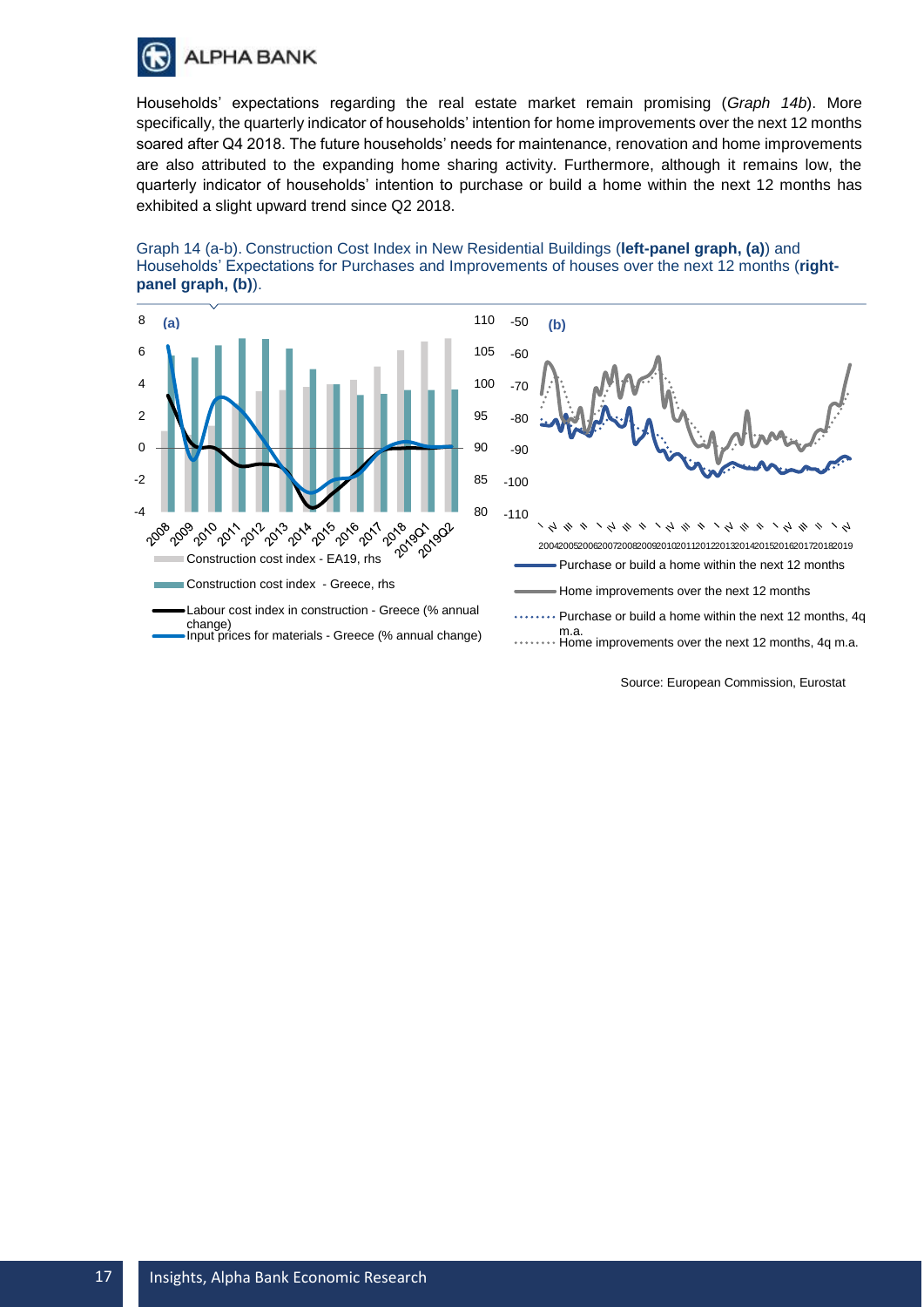

#### *REFERENCES*

Adams, Z. and R. Fuss (2010): Macroeconomic determinants of international housing markets, *Journal of Housing Economics*, 19 (1), 38-50.

Aladangady, A. (2017): Housing wealth and consumption: evidence from geographically linked microdata, *American Economic Review*, 107(11), 3415-3446.

André, C. (2010): A Bird's Eye View of OECD Housing Markets, *OECD Economics Department Working Papers*, No. 746, OECD Publishing.

Andrews, D., Sanchez, A.C. and A. Johanson (2011): Housing markets and structural policies in OECD countries, *OECD Economics Department Working Papers*, No 836.

Apergis N. and A. Rezitis (2003): housing prices and macroeconomic factors in Greece: prospects within the EMU, *Applied Economic Letters*, 10(9), 561-565.

Barron, K., Kung, E. and D. Proserpio (2017): The sharing economy and housing affordability: evidence form Airbnb, *Working Paper.*

Belke, A. and J. Keil (2018): Fundamental determinants of real estate prices: a panel study of German regions, *International Advances in Economic Research*, 24(1), 25-45.

Bernanke, B., M. Gerlter and S. Gilchrist (1999), The financial accelerator in a quantitative business cycle framework, in J.B. Taylor and M. Woodford (eds.), "*Handbook of Macroeconomics* vol. 1", North-Holland, Amsterdam.

Brissimis, S.N., Vlassopoulos, T (2009), The interaction between mortgage financing and housing prices in Greece, *The Journal of Real Estate Finance and Economics*, 39, 146–164.

Burgel, G. (1975): Athènes, étude de la croissance d'une capitale méditerranéenne (Thèse), Champion, Paris, 1975, 820 p., 163 cartes.

Charalambis, D., L. Maratou – Alipranti and A. Hadjiyanni (2004): Recent Social Trends in Greece, 1960-2000, *McGill University Press*.

ECB (2003): Structural Factor in the EU Housing Markets, European Central Bank, Frankfurt am Main.

ECB *Monthly Bulletin* (November 2011).

ECB *Economic Bulletin*, Issue 6, (2015).

Einav, L., Farronato, C. and J. Levin (2016): Peer-to-peer markets, *Annual Review of Economics*, 8, 615-635.

European Commission (2012), *Quarterly Report on the Euro Area*, 11(4), December 2012.

Gervais, M. (2002): Housing taxation and capital accumulation, *Journal of Monetary Economics*, 49 (7),1461-1489.

Girouard, N., Kennedy, M., van de Noord, P. and C. Andre (2006): Recent house price developments: the role of fundamentals*, OECD Economics Department Working Papers*, No. 475, OECD Publishing.

Himmelberg, C., Mayer, C., and T. Sinai (2005): Assessing high house prices: bubbles, fundamentals and misperceptions, *Journal of Economic Perspectives*, 19 (4): 67-92.

Hlavacek, M. and L. Komarek (2011): Regional analysis of housing price bubbles and their determinants in the Czech Republic*, Czech Journal of Economics and Finance*, 61(1).

Hott, C. and P. Monnin (2008): Fundamental Real Estate Prices: An Empirical Estimation with International Data, *The Journal of Real Estate Finance and Economics*, 36(4), 427-450.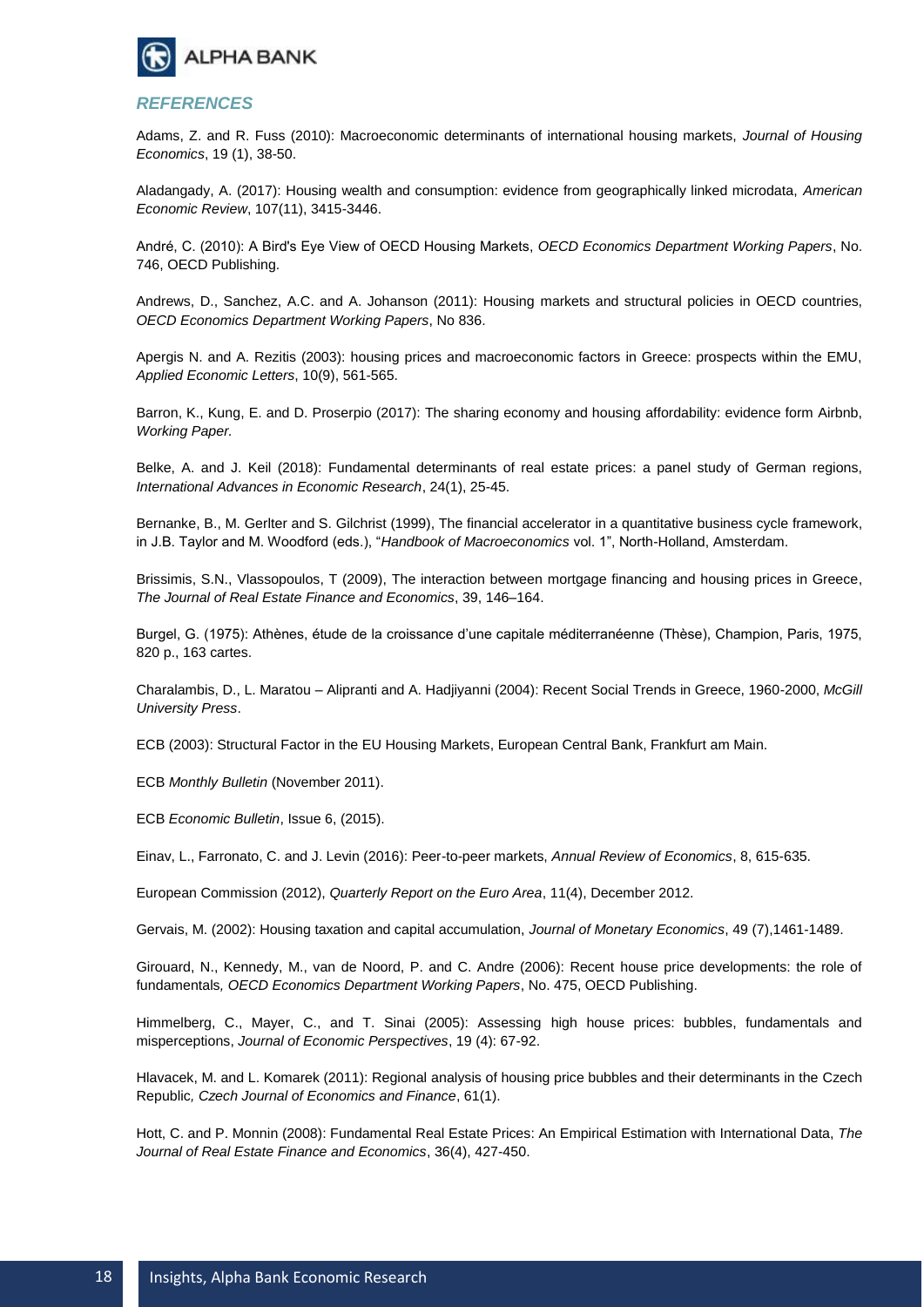

Kapopoulos, P., Argyropoulos, E. and K.M. Zekente, (2017): Financial distress, moral hazard aspects and NPL formation under a long-lasting recession: Empirical evidence from the Greek crisis, *Palgrave Macmillan, Studies in Banking and Financial Institutions*, chapter 11 (eds. Ch. Gortsos and P. Monokroussos).

Katrakilidis C. and E. Trachanas (2012): What drives housing price dynamics in Greece: New evidence from asymmetric ARDL cointegration, *Economic Modelling*, 29(4), 1064-1069.

Lazaretou, S. (2016): The Greek brain drain: the new pattern of Greek emigration during the recent crisis, *Economic Bulletin*, Bank of Greece, 43, 31-53.

Leung, C. (2004): Macroeconomics and housing: a review of the literature, *Journal of Housing Economics*, 13(4), 249- 267.

Mankiw, NG and DN Weil (1989): The baby boom, the baby bust and the housing market, *Regional Science and Urban Economics* 19 (2): 235-58.

Merikas, A. G., Merika, A., Triantafyllou, A. and D. Gounopoulos (2010): Explaining house price changes in Greece, *Applied Financial Economics*, 22 (4).

Panagiotidis, T. and P. Printzis (2016): On the macroeconomic determinants of the housing market in Greece: A VECM approach, *International Economics and Economic Policy*, 13(3), 387-409.

Patatouka, E. (2015): Access to owner-occupied housing through mortgage lending, 1990-2013: Loan holders' housing mobility towards the suburbs and exclusion from mortgages in the city centre, *Athens Social Atlas*, <https://www.athenssocialatlas.gr/en/article/mortgage-lending/>

Philiponnet, N. and A. Turrini (2017): Assessing House Price Developments in the EU, *European Economy Discussion Paper*, 48.

Schnure C. (2005): Boom-Bust cycles in housing: the changing role of financial structure, *IMF Working Paper*.

Sheppard, S. and A. Udell (2016): Do Airbnb properties affect house prices? *Working Paper Williams College Department of Economics*.

Sundararajan, A. (2016): The Sharing Economy: The end of employment and the rise of crowd-based capitalism, *The MIT Press*.

Tsatsaronis, K. and H. Zhu (2004): What drives housing price dynamics: Cross-country evidence, *BIS Quarterly Review*, March 2004.

Van den Noord, P. (2003): Tax incentives and house price volatility in the Euro Area, *Economie Internationale*, CEPII research center 101: 29-45.

ΙΟΒΕ (2018): Real estate Property Tax and the Future of Construction Sector in Greece (in Greek).

ΚEPE (2018): Economic Developments, vol. 37, 56-61 (in Greek).

Simigiannis G. and Hondroyannis G. (2009), House prices: the recent Greek experience, real estate property market, Developments and Prospects, Bank of Greece, 8-114 (in Greek).